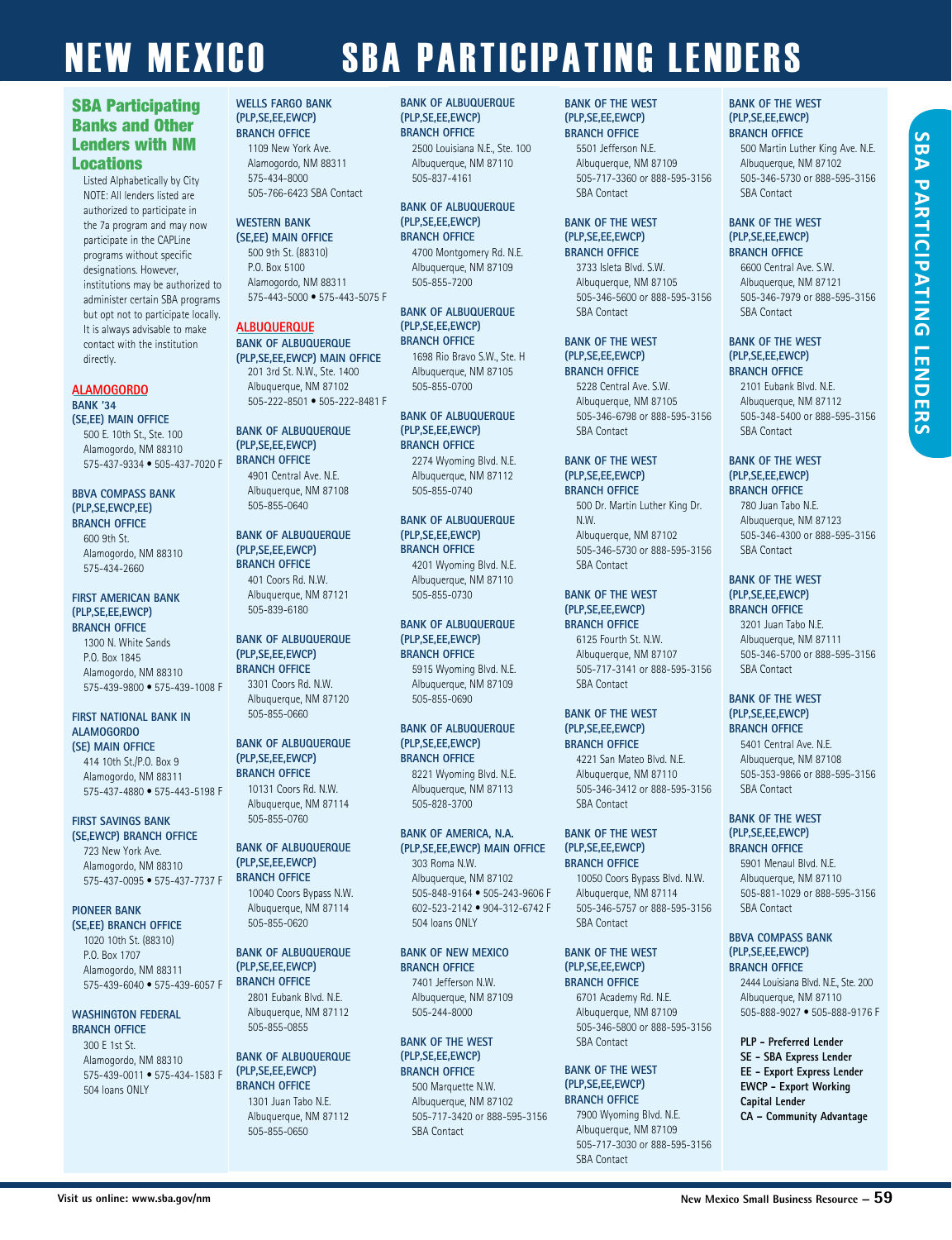#### **BBVA COMPASS BANK (PLP,SE,EE,EWCP) BRANCH OFFICE**

**BBVA COMPASS BANK (PLP,SE,EE,EWCP) BRANCH OFFICE** 1201 San Pedro Dr. N.E. Albuquerque, NM 87710 505-888-9101 **BBVA COMPASS BANK (PLP,SE,EE,EWCP) BRANCH OFFICE** 4624 4th St. N.W. Albuquerque, NM 87107 505-888-9900

6001 Academy Rd. N.E. Albuquerque, NM 87109 505-888-9157

#### **BBVA COMPASS BANK (PLP,SE,EE,EWCP) BRANCH OFFICE**

12001 Sierra Grande Ave. N.E. Albuquerque, NM 87112 505-888-9181

#### **BBVA COMPASS BANK (PLP,SE,EE,EWCP) BRANCH OFFICE**

13140 Central Ave. S.E. Albuquerque, NM 87123 505-559-9910

#### **BBVA COMPASS BANK (PLP,SE,EE,EWCP) BRANCH OFFICE**

505 Marquette Ave. N.W. Albuquerque, NM 87102 505-888-9033

#### **BBVA COMPASS BANK (PLP,SE,EE,EWCP) BRANCH OFFICE**

7530 Montgomery Blvd. N.E. Albuquerque, NM 87109 505-888-9163

#### **BBVA COMPASS BANK (PLP,SE,EE,EWCP) BRANCH OFFICE**

10042 Coors Blvd. N.W. Albuquerque, NM 87114 505-888-9054

#### **BBVA COMPASS BANK (PLP,SE,EE,EWCP) BRANCH OFFICE**

9500 Sage Rd. S.W. Albuquerque, NM 87121 505-833-2220

#### **BBVA COMPASS BANK (PLP,SE,EE,EWCP) BRANCH OFFICE**

3500 Candelaria N.E. Albuquerque, NM 87107 505-888-9090

#### **CENTURY BANK (SE,EE,EWCP) BRANCH OFFICE**

8220 San Pedro N.E., Ste. 200 Albuquerque, NM 87113 505-798-5900 • 505-798-5939 F

#### **FIRST AMERICAN BANK (PLP,SE,EE,EWCP) BRANCH OFFICE**

8110 Ventura Blvd. N.E. Albuquerque, NM 87122 505-821-9854 • 505-821-9855 F

#### **FIRST AMERICAN BANK (PLP,SE,EE,EWCP) BRANCH OFFICE**

4301 The 25th Way N.E. Albuquerque, NM 87109 505-798-3580

#### **FIRST CITIZENS BANK & TRUST COMPANY (PLP,SE,EWCP) BRANCH OFFICE** 4701 Lang Ave. N.E.

Albuquerque, NM 87109 505-243-9899

#### **FIRST FINANCIAL CREDIT UNION MAIN OFFICE**

601 Tijeras Ave. N.W. Albuquerque, NM 87102 505-766-5600

#### **FIRST FINANCIAL CREDIT UNION BRANCH OFFICE** 2700 San Mateo Blvd N.E. Albuquerque, NM 87110 505-766-5600

**FIRST FINANCIAL CREDIT UNION BRANCH OFFICE**

2929 Coors Rd. N.W., Ste. 104 Albuquerque, NM 87120 505-766-5600

#### **FIRST FINANCIAL CREDIT UNION BRANCH OFFICE**

1520 Rio Bravo Blvd. S.W., Ste. 6 Albuquerque, NM 87105 505-766-5600

#### **FIRST FINANCIAL CREDIT UNION BRANCH OFFICE**

831 Juan TaboN.E., Ste. A Albuquerque, NM 87123 505-766-5600

#### **FIRST FINANCIAL CREDIT UNION BRANCH OFFICE**

10400 Academy Rd. N.E., Ste. 150 Albuquerque, NM 87111 505-766-5600

#### **FIRST NATIONAL RIO GRANDE BRANCH OF FIRST NATIONAL SANTA FE MAIN OFFICE**  2011 Mountain Rd. N.W. Albuquerque, NM 87104

505-247-2200

**FIRST NATIONAL RIO GRANDE BRANCH OF FIRST NATIONAL SANTA FE BRANCH OFFICE**

2200 Louisiana Blvd. N.E., Ste. 8E Albuquerque, NM 87110 505-992-2000

#### **FIRST NATIONAL RIO GRANDE BRANCH OF FIRST NATIONAL SANTA FE BRANCH OFFICE**

7620 Jefferson St. N.E. Albuquerque, NM 87109 505-992-2000

#### **LOS ALAMOS NATIONAL BANK (EWCP) BRANCH OFFICE** 6700 Jefferson N.E., Ste. D-1

Albuquerque, NM 87109 505-449-5100

#### **MAIN BANK**

**(EWCP) MAIN OFFICE** 7300 Menaul Blvd. N.E. Albuquerque, NM 87110 505-880-1700

#### **MAIN BANK (EWCP) BRANCH OFFICE** 2424 Louisiana Blvd. N.E.

Albuquerque, NM 87110 505-880-1700 • 505-880-1777 F

#### **MOUNTAIN AMERICA CREDIT UNION (PLP,SE,EE) BRANCH OFFICE**  8021 Ventura St. N.E.

Albuquerque, NM 87109 505-856-7885 • 505-822-5539 F SBA OFFICE 801-413-8043 • 801-320-5957 F SBA Contact

#### **MOUNTAIN AMERICA CREDIT UNION (PLP,SE,EE) BRANCH OFFICE**

9200 Golf Course Rd. N.W. Albuquerque, NM 87114 505-897-0090 • 505-890-8988 F SRA OFFICE 801-413-8043 • 801-320-5957 F SBA Contact

#### **MYBANK**

6000 Montgomery Blvd. N.E. Albuquerque, NM 87109 505-864-3301

#### **NEW MEXICO BANK & TRUST (PLP,SE,EE,EWCP) MAIN OFFICE**

320 Gold Ave. S.W. Albuquerque, NM 87103 505-830-8100 • 505-830-8140 F

#### **NEW MEXICO BANK & TRUST (PLP,SE,EE,EWCP) BRANCH OFFICE** 3701 4th St. N.W.

Albuquerque, NM 87107 505-830-8345 • 505-830-8320 F

#### **NEW MEXICO BANK & TRUST (PLP,SE,EE,EWCP) BRANCH OFFICE**

7021 Jefferson N.E. Albuquerque, NM 87109 505-830-8300

#### **NEW MEXICO BANK & TRUST (PLP,SE,EE,EWCP) BRANCH OFFICE**

3002 Louisiana Blvd. N.E. Albuquerque, NM 87110 505-830-8325 • 505-830-8338 F

#### **NEW MEXICO BANK & TRUST (PLP,SE,EE,EWCP) BRANCH OFFICE**

9500 Montgomery Blvd. N.E. Albuquerque, NM 87110 505-830-8200 • 505-830-8213 F

#### **NEW MEXICO BANK & TRUST (PLP,SE,EE,EWCP)**

**BRANCH OFFICE** 6201 Riverside Plaza Ln. N.W. Albuquerque, NM 87120 505-830-8350 • 505-830-8370 F

#### **NUSENDA FEDERAL CREDIT UNION (SE,EE) MAIN OFFICE**

Business Services P.O. Box 8530 Albuquerque, NM 87198 505-872-5422

#### **PEOPLES BANK BRANCH OFFICE**

2155 Louisiana Blvd. N.E., Ste. 1000 Albuquerque, NM 87110 505-888-3300

#### **PEOPLES BANK**

**BRANCH OFFICE** 7300 Jefferson NE Albuquerque, NM 87109 505-341-8100

#### **SANDIA LABORATORY FEDERAL CREDIT UNION MAIN OFFICE**

3707 Juan Tabo N.E. Albuquerque, NM 87111 505-293-0500

#### **SOUTHWEST CAPITAL BANK BRANCH OFFICE**

 1410 Central Ave. S.W. Albuquerque, NM 87104 505-243-1890

**THE LOAN FUND – 504 ONLY** 423 Iron S.W./P.O. Box 705 Albuquerque, NM 87102 505-243-3196 • 505-243-8803 F

#### **UNITED BUSINESS BANK**

**(PLP,SE) BRANCH OFFICE**  1500 Mercantile Ave. N.E. Albuquerque, NM 87107 505-341-5200 • 505-341-5201 F

#### **U.S. BANK**

**(PLP,SE,EE,EWCP) MAIN OFFICE** 7900 Jefferson N.E. Albuquerque, NM 87109 505-823-6200

#### **U.S. BANK (PLP,SE,EE,EWCP)**

**BRANCH OFFICE** 1418 Carlisle Blvd. N.E. Albuquerque, NM 87110 505-232-0400

#### **U.S. BANK (PLP,SE,EE,EWCP) BRANCH OFFICE**

3620 Juan Tabo N.E. Albuquerque, NM 87111 505-293-4400

#### **U.S. BANK (PLP,SE,EE,EWCP)**

**BRANCH OFFICE** 5001 Montgomery Blvd. N.E. Albuquerque, NM 87109 505-830-4900

#### **U.S. BANK (PLP,SE,EE,EWCP) BRANCH OFFICE**

3000 Central Ave. S.E. Albuquerque, NM 505-255-7700

#### **U.S. BANK (PLP,SE,EE,EWCP) BRANCH OFFICE**

8251 Golf Course Rd. N.W. Albuquerque, NM 87120 505-897-8600

#### **U.S. BANK (PLP,SE,EE,EWCP)**

**BRANCH OFFICE** 2015 Eubank Blvd. N.E. Albuquerque, NM 87112

### 505-724-5160 **U.S. BANK**

#### **(PLP,SE,EE,EWCP) BRANCH OFFICE**

3801 Isleta Blvd. S.W. Albuquerque, NM 87105 505-873-7333

#### **U.S. BANK (PLP,SE,EE,EWCP) BRANCH OFFICE**

5620 Wyoming Blvd. N.E. Albuquerque, NM 87109 505-241-7636

**PLP - Preferred Lender SE - SBA Express Lender EE - Export Express Lender EWCP - Export Working Capital Lender**

**CA – Community Advantage**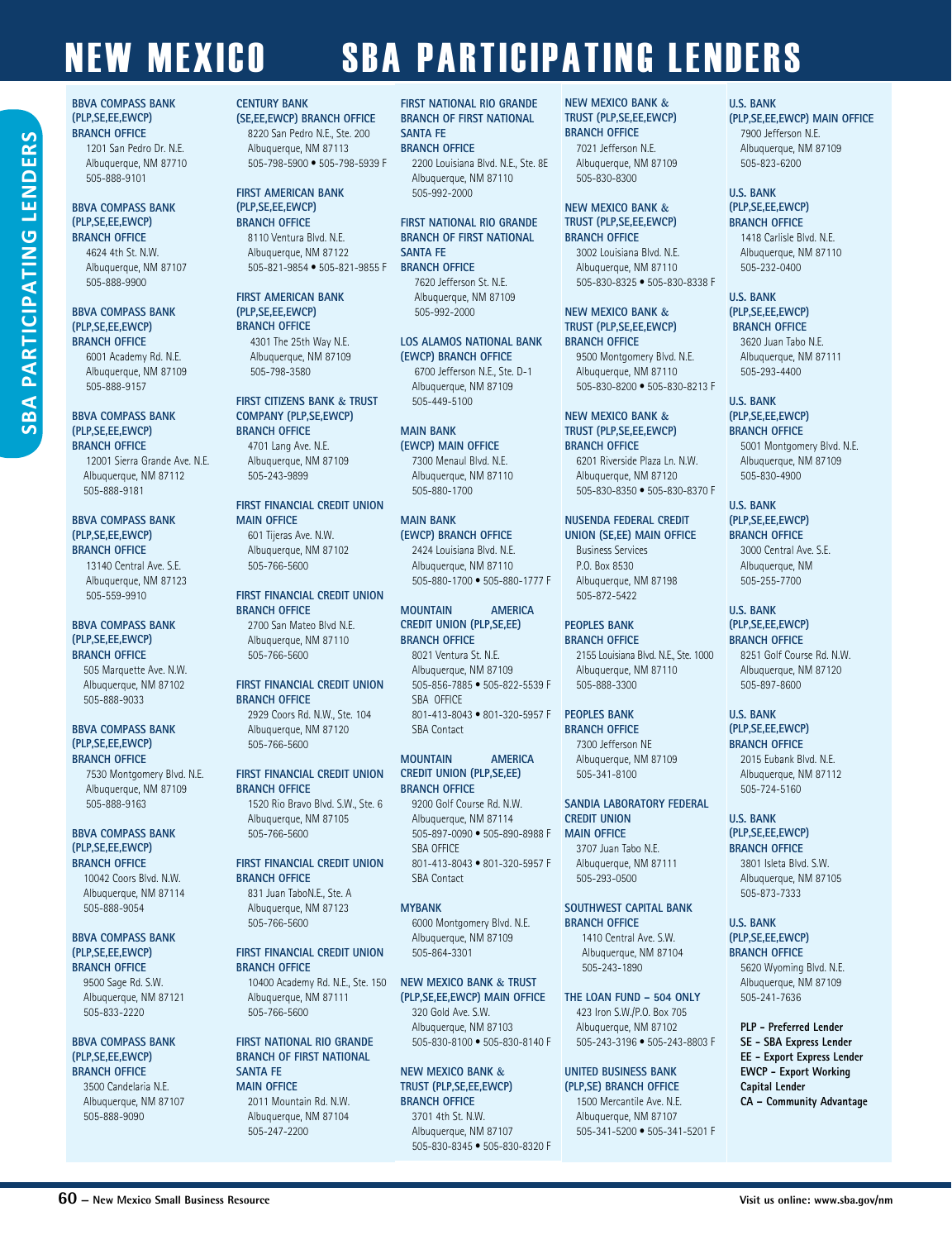#### **U.S. BANK (PLP,SE,EE,EWCP) BRANCH OFFICE**

2300 Louisiana N.E. Albuquerque, NM 87110 505-830-2801

#### **U.S. BANK (PLP,SE,EE,EWCP) BRANCH OFFICE**

111 Lomas N.W. Albuquerque, NM 87102 505-222-0024

#### **U.S. EAGLE FEDERAL CREDIT UNION MAIN OFFICE**

3939 Osuna Rd. N.E./P.O. Box 129 Albuquerque, NM 87103 505-342-8888 • 505-342-8975 F 504 Loans ONLY

#### **WASHINGTON FEDERAL BRANCH OFFICE**

1301 Wyoming Blvd. N.E. Albuquerque, NM 87112 505-237-0052 • 505-237-0057 F 504 loans ONLY

#### **WASHINGTON FEDERAL BRANCH OFFICE**

4400 Osuna Rd. N.E. Albuquerque, NM 87109 505-341-7300 • 505-341-7355 F 504 loans ONLY

#### **WASHINGTON FEDERAL BRANCH OFFICE**

3000 Eubank Blvd. N.E. Albuquerque, NM 87111 505-291-3700 • 505-292-9522 F 504 loan ONLY

#### **WASHINGTON FEDERAL BRANCH OFFICE**

3761 NM Hwy 528 Albuquerque, NM 87114 505-890-2600 • 505-890-2639 F 504 loan ONLY

#### **WELLS FARGO BANK (PLP,SE,EE,EWCP) MAIN OFFICE**

200 Lomas Blvd. N.W. Albuquerque, NM 87102 505-766-6423 SBA Contact

#### **WELLS FARGO BANK (PLP,SE,EE,EWCP) BRANCH OFFICE**

11825 Lomas Blvd. N.E. Albuquerque, NM 87112 505-766-6423 SBA Contact

#### **WELLS FARGO BANK (PLP,SE,EE,EWCP) BRANCH OFFICE**

6200 Coors Blvd. N.W. Albuquerque, NM 87120 505-766-6423 SBA Contact

#### **WELLS FARGO BANK (PLP,SE,EE,EWCP) BRANCH OFFICE**

4411 Carlisle Blvd. N.E. Albuquerque, NM 87107 505-766-6423 SBA Contact

#### **WELLS FARGO BANK (PLP,SE,EE,EWCP) BRANCH OFFICE**

3701 Constitution Ave. N.E. Albuquerque, NM 87110 505-766-6423 SBA Contact

**WELLS FARGO BANK (PLP,SE,EE,EWCP) BRANCH OFFICE**

111 Coors Blvd. N.W. Albuquerque, NM 87121 505-766-6423 SBA Contact

#### **WELLS FARGO BANK (PLP,SE,EE,EWCP) BRANCH OFFICE**

11199 Montgomer Blvd. N.E. Albuquerque, NM 87111 505-766-6423 SBA Contact

#### **WELLS FARGO BANK (PLP,SE,EE,EWCP) BRANCH OFFICE**

1800 Eubank Blvd. N.E. Albuquerque, NM 87112 505-766-6423 SBA Contact

#### **WELLS FARGO BANK (PLP,SE,EE,EWCP) BRANCH OFFICE**

1406 Bridge Blvd. S.W. Albuquerque, NM 87105 505-766-6423 SBA Contact

#### **WELLS FARGO BANK (PLP,SE,EE,EWCP) BRANCH OFFICE**

156 Juan Tabo N.E. Albuquerque, NM 87123 505-766-6423 SBA Contact

#### **WELLS FARGO BANK (PLP,SE,EE,EWCP) BRANCH OFFICE**

9390 Coors Blvd. N.W. Albuquerque, NM 87114 505-766-6423 SBA Contact

#### **WELLS FARGO BANK (PLP,SE,EE,EWCP) BRANCH OFFICE** 7412 Jefferson St. N.E.

Albuquerque, NM 87109 505-766-6423 SBA Contact

#### **WELLS FARGO BANK (PLP,SE,EE,EWCP) BRANCH OFFICE**

8100 Wyoming Blvd. N.E. Albuquerque, NM 87113 505-766-6423 SBA Contact

#### **WELLS FARGO BANK (PLP,SE,EE,EWCP) BRANCH OFFICE**

6000 Menaul Blvd. N.E. Albuquerque, NM 87110 505-766-6423 SBA Contact

#### **WELLS FARGO BANK (PLP,SE,EE,EWCP) BRANCH OFFICE** 3801 4th St. N.W. Albuquerque, NM 87107 505-766-6423 SBA Contact

**WELLS FARGO BANK (PLP,SE,EE,EWCP) BRANCH OFFICE** 7827 4th St. N.W.

### Albuquerque, NM 87107 505-766-6423 SBA Contact

**WELLS FARGO BANK (PLP,SE,EE,EWCP) BRANCH OFFICE** 5555 Montgomery Blvd. N.E. Albuquerque, NM 87109 505-766-6423 SBA Contact

# 3022 Central Ave. S.E.

Albuquerque, NM 87106 505-766-6423 SBA Contact

#### **WELLS FARGO BANK (PLP,SE,EE,EWCP) BRANCH OFFICE** 550 San Mateo Blvd. S.E.

Albuquerque, NM 87108 505-766-6423 SBA Contact

#### **WELLS FARGO BANK (PLP,SE,EE,EWCP) BRANCH OFFICE**

3401 Coors Blvd. N.W. Albuquerque, NM 87120 505-766-6423 SBA Contact

#### **WELLS FARGO BANK (PLP,SE,EE,EWCP) BRANCH OFFICE**

8301 Golf Course Rd. N.W. Albuquerque, NM 87120 505-766-6423 SBA Contact

#### **WELLS FARGO BANK (PLP,SE,EE,EWCP)**

**BRANCH OFFICE** 5850 Eubank Blvd. N.E. Albuquerque, NM 87111 505-766-6423 SBA Contact

#### **WELLS FARGO BANK (PLP,SE,EE,EWCP) BRANCH OFFICE** 4700 Tramway Blvd. N.E.

Albuquerque, NM 87111 505-766-6423 SBA Contact

#### **WELLS FARGO BANK (PLP,SE,EE,EWCP) BRANCH OFFICE**

8333 Wyoming Blvd. N.E. Albuquerque, NM 87109 505-766-6423 SBA Contact

#### **WESTERN COMMERCE BANK (PLP,SE,,EE,EWCP) BRANCH OFFICE**

1910 Wyoming Blvd. N.E. P.O. Box 14518 Albuquerque, NM 87191 505-271-9964 • 505-271-9879 F

#### **ANGEL FIRE**

**FNB NEW MEXICO BRANCH OFFICE**  #1 First National Pl./P.O. Box 828 Angel Fire, NM 87710 575-377-3077 • 575-377-2701 F

#### **INTERNATIONAL BANK BRANCH OFFICE**  #9 N. Angel Fire Rd./P.O. Box 459

Angel Fire, NM 87710 575-377-2326 • 575-377-6321 F

#### **WASHINGTON FEDERAL BRANCH OFFICE** 3380 State Hwy. 434 Angel Fire, NM 87710 575-377-6481 • 575-377-6891 F

#### **ANTHONY**

504 loan ONLY

**BANK OF THE WEST (PLP,SE,EE,EWCP) BRANCH OFFICE** 300 N. Anthony Dr.

Anthony, NM 88021 575-882-2154 • 575-527-6375 F 888-595-3156 SBA Contact

#### **FIRST NEW MEXICO BANK LAS CRUCES (SE,EE) BRANCH OFFICE**

455 Landers Rd. Anthony, NM 88021 575-882-5885 • 575-882-2179 F 575-556-3000 • 575-556-3030 F SBA Contact

#### **WELLS FARGO BANK (PLP,SE,EE,EWCP) BRANCH OFFICE** 800 Hwy. 478 Anthony, NM 88021 575-882-3571

505-766-6423 SBA Contact

#### **ARTESIA**

**ARTESIA NATIONAL BANK BRANCH OF FIRST NATIONAL BANK IN ALAMOGORDO (SE) BRANCH OFFICE** 908 W. Main St./P.O. Box 968

Artesia, NM 88211 575-746-4794

#### **FIRST AMERICAN BANK**

**(PLP,SE,EE,EWCP) MAIN OFFICE** 303 W. Main St./P.O. Box AA Artesia, NM 88211 575-746-8000 • 575-748-9799 F

#### **WASHINGTON FEDERAL**

**BRANCH OFFICE**  602 W. Texas Ave. Artesia, NM 88210 575-627-4691 • 575-746-9434 F 504 LOANS ONLY

#### **WELLS FARGO BANK (PLP,SE,EE,EWCP) BRANCH OFFICE**

610 W. Main Artesia, NM 88210 575-748-3381 505-766-6423 SBA Contact

#### **WESTERN BANK**

320 W. Texas/P.O. Drawer 500 Artesia, NM 88210 575-748-1345 • 575-746-4583 F

#### **AZTEC**

**FOUR CORNERS COMMUNITY BANK (SE,EE) MAIN OFFICE** 1301 W. Aztec Blvd. Aztec, NM 87410 505-327-3222 • 505-334-3222 F

#### **THE CITIZENS BANK (SE,EE) BRANCH OFFICE** 215 S. Main Aztec, NM 87410 505-599-0100

**WELLS FARGO BANK (PLP,SE,EE,EWCP) BRANCH OFFICE**

118 E. Chaco St. Aztec, NM 88311 505-334-6182 505-766-6423 SBA Contact

#### **BAYARD**

**FIRST AMERICAN BANK (PLP,SE,EE,EWCP) BRANCH OFFICE** 1401 Tom Foy Blvd. Bayard, NM 88023 575-537-2481 • 575-537-2482 F

#### **BELEN**

**BANK OF ALBUQUERQUE (PLP,SE,EE,EWCP) BRANCH OFFICE** 634 Becker Ave. Belen, NM 87002 505-855-0610 • 505-864-4373 F

**PLP - Preferred Lender SE - SBA Express Lender EE - Export Express Lender EWCP - Export Working Capital Lender CA – Community Advantage**

**WELLS FARGO BANK (PLP,SE,EE,EWCP) BRANCH OFFICE**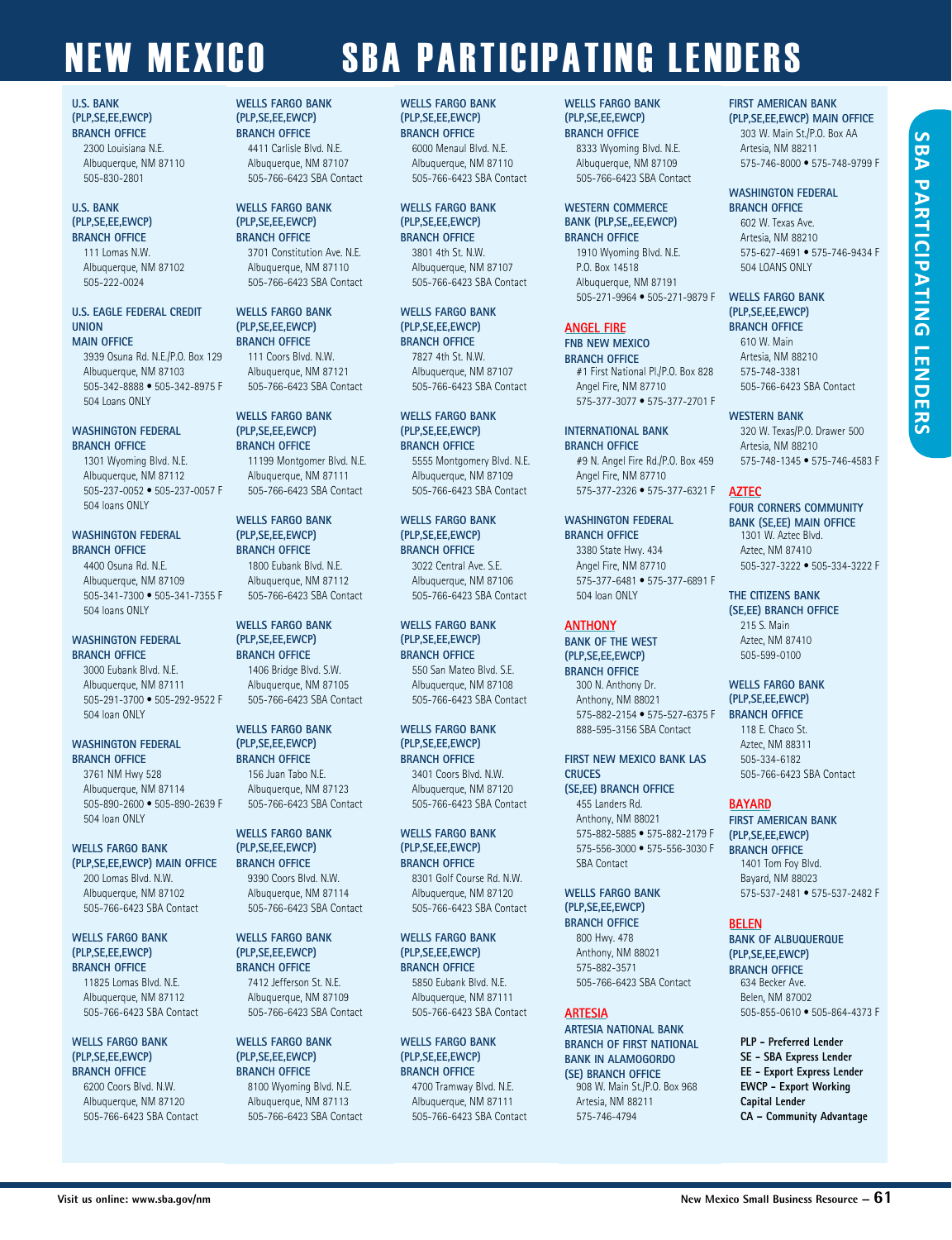#### **MYBANK MAIN OFFICE**

#### 19339 N. Hwy. 314 Belen, NM 87002 505-864-3301 • 505-864-2223 F

#### **MYBANK**

**BRANCH OFFICE** 394 Rio Communities Blvd. Belen, NM 87002 505-864-3301

#### **U.S. BANK (PLP,SE,EE,EWCP) BRANCH OFFICE**

**SBA PARTICIPATING LENDERS**

PARTICIPATING

 $BA$ 

**LENDER** 

620 W. Reinken Ave. Belen, NM 87002 505-966-0400 • 505-864-4032 F

#### **WELLS FARGO BANK (PLP,SE,EE,EWCP) BRANCH OFFICE**

101 S. Main St. Belen, NM 87002 505-864-7401 505-766-6423 SBA Contact

#### **BERNALILLO**

**BBVA COMPASS BANK (PLP,SE,EE,EWCP) BRANCH OFFICE** 430 Hwy 528 Bernalillo, NM 87004 505-353-5960

#### **WELLS FARGO BANK (PLP,SE,EE,EWCP) BRANCH OFFICE**

239 W. Hwy. 550 Bernalillo, NM 87004 505-771-2734 505-766-6423 SBA Contact

#### **U.S. BANK (PLP,SE,EE,EWCP) BRANCH OFFICE**

388 W. Hwy. 550 Bernalillo, NM 87004 505-771-4300

#### **U.S. EAGLE FEDERAL CREDIT UNION**

**BRANCH OFFICE** 

53 Jemez Canyon Rd. Bernalillo, NM 87004 505-342-8888 • 505-867-7442 F 504 Loans ONLY

#### **BLOOMFIELD**

**BANK OF THE SOUTHWEST (PLP,SE,EE,EWCP) BRANCH OFFICE**

> Bloomfield, NM 87413 505-632-0450 • 505-632-8172 F

#### **THE CITIZENS BANK (SE,EE) BRANCH OFFICE**

320 W. Broadway Ave. Bloomfield, NM 87413 505-599-0100

#### **WELLS FARGO BANK (PLP,SE,EE,EWCP) BRANCH OFFICE** 1200 W. Broadway Ave. Bloomfield, NM 87413

505-632-3331 505-766-6423 SBA Contact

#### **BOSQUE FARMS WELLS FARGO BANK (PLP,SE,EE,EWCP)**

**BRANCH OFFICE** 970 Bosque Farms Blvd. Bosque Farms, NM 87068 505-869-2316 505-766-6423 SBA Contact

#### **CAPITAN**

**WASHINGTON FEDERAL BRANCH OFFICE** 100 Smokey Bear Capitan, NM 88316 575-354-5030 • 575-354-0354 F 504 loans ONLY

#### **CARLSBAD**

**PIONEER BANK (SE,EE) BRANCH OFFICE**  111 N. Canal/P.O. Box S Carlsbad, NM 88221 575-885-7474 • 575-885-7477 F

**THE CARLSBAD NATIONAL BANK (SE) MAIN OFFICE** 202 W. Stevens/P.O. Box 1359 Carlsbad, NM 88220 575-234-2500 • 575-234-2501 F

#### **WELLS FARGO BANK (PLP,SE,EE,EWCP) BRANCH OFFICE**

115 W. Fox St. Carlsbad, NM 88220 575-885-8869 505-766-6423 SBA Contact

#### **WELLS FARGO BANK (PLP,SE,EE,EWCP) BRANCH OFFICE**

2318 W. Pierce St. Carlsbad, NM 88220 575-885-8869 505-766-6423 SBA Contact

#### **WESTERN COMMERCE BANK (PLP,SE,EE,EWCP) MAIN OFFICE**

127 S. Canyon St. P.O. Drawer 1358 Carlsbad, NM 88220 575-887-6686 • 575-885-0529 F

#### **WESTERN COMMERCE BANK (PLP,SE,EE,EWCP)**

**BRANCH OFFICE** 212 N. Canal St. Carlsbad, NM 88220 575-887-6686 • 575-885-0623 F

#### **WESTERN COMMERCE BANK (PLP,SE,EE,EWCP)**

**BRANCH OFFICE** 501 N. Canal St. Carlsbad, NM 88220 575-887-6686 • 575-887-6694 F

#### **WESTERN COMMERCE BANK (PLP,SE,EE,EWCP) BRANCH OFFICE**

3010 National Parks Hwy. Carlsbad, NM 88220 575-887-6686 • 575-887-5948 F

#### **CARRIZOZO**

**WELLS FARGO BANK (PLP,SE,EE,EWCP) BRANCH OFFICE** 315 Central Ave. Carrizozo, NM 88301 575-648-2377 505-766-6423 SBA Contact

#### **CEDAR CREST**

**BANK OF THE WEST (PLP,SE,EE,EWCP) BRANCH OFFICE** 12127 N. Hwy. 14 Cedar Crest, NM 87008 505-407-3006 or 888-595-3156 SBA Contact

#### **CHAMA**

**WASHINGTON FEDERAL BRANCH OFFICE** 541 Terrace Ave. Chama, NM 87520 575-756-2111 • 575-756-2357 F 504 loans ONLY

#### **CHAPARRAL**

**FIRST AMERICAN BANK (PLP,SE,EE,EWCP) BRANCH OFFICE** 324 McCombs Chaparral, NM 88081 575-824-3241 • 575-824-0294 F

#### **CIMARRON**

**INTERNATIONAL BANK BRANCH OFFICE**  31062 Hwy. 64 Cimarron, NM 87714 575-376-2274 • 575-376-2804 F

#### **CLAYTON**

**FARMERS & STOCKMENS BANK (PLP,SE,EE) MAIN OFFICE** 22 Maple St./P.O. Box 488 Clayton, NM 88415 575-374-8301 • 575-374-8309 F

**FNB NEW MEXICO MAIN OFFICE**  201 Main St./P.O. Box 548 Clayton, NM 88415 575-374-8315 • 575-374-8458 F

#### **CLOUDCROFT**

**FIRST NATIONAL BANK BRANCH OF FIRST NATIONAL BANK IN ALAMOGORDO (SE) BRANCH OFFICE**

301 Burro Ave. Cloudcroft, NM 88317 575-682-2531

#### **CLOVIS**

**AMERICAN HERITAGE BANK MAIN OFFICE**  3300 N. Prince St. Clovis, NM 88101

575-762-2800 • 575-762-3338 F **JAMES POLK STONE COMMUNITY BANK**

**BRANCH OFFICE**  901 Colonial Pkwy. Clovis, NM 88101 575-742-1000 • 575-763-1355 F

#### **NEW MEXICO BANK & TRUST (PLP,SE,EE,EWCP) BRANCH OFFICE**

709 Pile St. Clovis, NM 88101 575-762-4741

#### **NEW MEXICO BANK & TRUST (PLP,SE,EE,EWCP) BRANCH OFFICE**

2009 Ross St. Clovis, NM 88101 575-762-4741

#### **THE BANK OF CLOVIS (PLP,SE,EE) MAIN OFFICE**

300 Main St. Clovis, NM 88101 575-769-9000 • 575-769-0050 F

#### **THE BANK OF CLOVIS (PLP,SE,EE) BRANCH OFFICE** 2211 N. Prince St.

Clovis, NM 88101 575-766-6300 • 575-763-6350 F

**THE CITIZENS BANK OF CLOVIS MAIN OFFICE**  421 Pile St. Clovis, NM 88101 575-769-1911 • 575-762-7259 F

### **THE CITIZENS BANK OF CLOVIS**

**BRANCH OFFICE** 21st & Prince St. Clovis, NM 88101 575-769-1911

#### **THE CITIZENS BANK OF CLOVIS BRANCH OFFICE** Main and Commerce Way Clovis, NM 88101 575-769-1911

### **U.S. BANK**

**(PLP,SE,EE,EWCP) BRANCH OFFICE**

> 2501 N. Prince St. Clovis, NM 88101 575-742-9900

#### **WASHINGTON FEDERAL BRANCH OFFICE**

2720 N. Prince St. Clovis, NM 88101 575-769-2806 • 575-763-9836 F 504 loans ONLY

#### **WELLS FARGO BANK (PLP,SE,EE,EWCP) BRANCH OFFICE**

223 Main St. Clovis, NM 88101 575-763-5759 505-766-6423 SBA Contact

#### **WESTERN BANK OF CLOVIS (SE,EE) MAIN OFFICE**

901 Pile St./P.O. Box 670 Clovis, NM 88101 575-769-1975 • 575-762-1684 F

#### **COLUMBUS**

**FIRST NEW MEXICO BANK**  202 S. Main Columbus, NM 88029 575-531-2643

#### **CORRALES**

**WELLS FARGO BANK (PLP,SE,EE,EWCP) BRANCH OFFICE** 4341 A Corrales Rd. Corrales, NM 87048 505-792-0661 505-766-6423 SBA Contact

#### **CUBA**

**WELLS FARGO BANK (PLP,SE,EE,EWCP) BRANCH OFFICE** 6381 S. Main St. Cuba, NM 87013 575-289-3433 505-766-6423 SBA Contact

#### **DEMING**

**FIRST NEW MEXICO BANK MAIN OFFICE**  300 S. Gold Ave. Deming, NM 88030 575-546-2691 • 575-544-0284 F

#### **FIRST NEW MEXICO BANK BRANCH OFFICE**

1501 S. Columbus Hwy. 11 Deming, NM 88030 575-546-2691

**PLP - Preferred Lender SE - SBA Express Lender EE - Export Express Lender EWCP - Export Working Capital Lender CA – Community Advantage**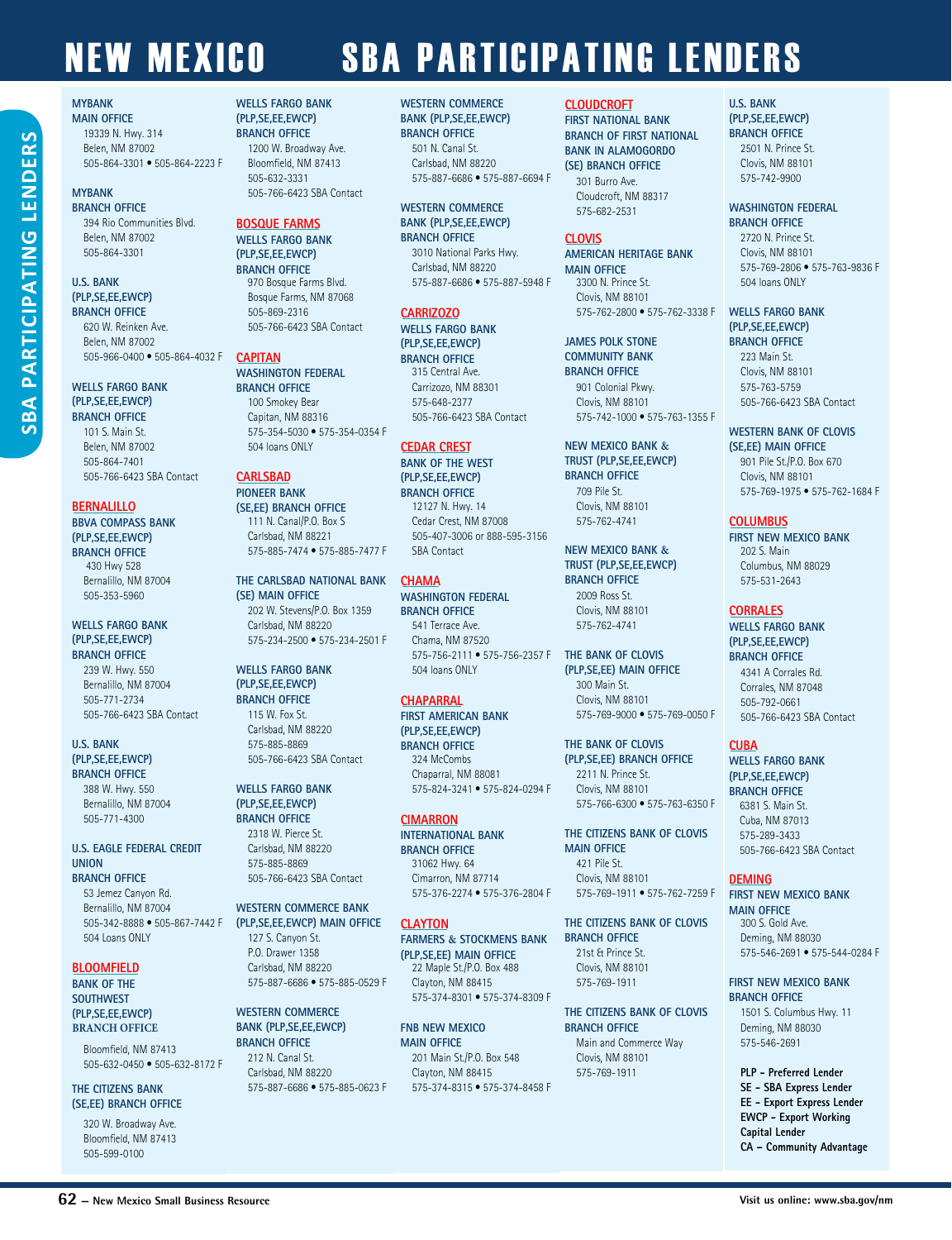#### **FIRST FINANCIAL CREDIT UNION BRANCH OFFICE**

801 E. Cedar St. Deming, NM 88030

#### **FIRST SAVINGS BANK (SE,EWCP) BRANCH OFFICE**

520 S. Gold Ave. Deming, NM 88030 575-546-2707 • 575-546-0020 F

#### **WELLS FARGO BANK (PLP,SE,EE,EWCP) BRANCH OFFICE**

223 S. Gold Ave. Deming, NM 88030 575-544-6640 505-766-6423 SBA Contact

#### **WESTERN HERITAGE BANK BRANCH OFFICE**

108 W. Maple St. Deming, NM 88030 575-544-7754 • 575-544-8242 F

#### **DES MOINES**

**FARMERS & STOCKMENS BANK (PLP,SE,EE) BRANCH OFFICE** Hwy. 87/P.O. Box 68 Des Moines, NM 88418 575-278-2861 • 575-278-2811 F

#### **DEXTER**

#### **WELLS FARGO BANK (PLP,SE,EE,EWCP) BRANCH OFFICE**

113 S. Lincoln Ave. Dexter, NM 88230 575-734-5462 505-766-6423 SBA Contact

#### **VALLEY BANK OF COMMERCE BRANCH OFFICE**

 $201$  State Rd. # 2 Dexter, NM 88230 575-734-2265

#### **DULCE**

**WELLS FARGO BANK (PLP,SE,EE,EWCP) BRANCH OFFICE** 5 Hawks Dr./P.O. Box 185

Dulce, NM 87528 575-759-3327 505-766-6423 SBA Contact

#### **EDGEWOOD WELLS FARGO BANK (PLP,SE,EE,EWCP)**

**BRANCH OFFICE** 2B State Rd. 344 Edgewood, NM 87015 505-286-4223 505-766-6423 SBA Contact

#### **SANDIA LABORATORY FEDERAL CREDIT UNION BRANCH OFFICE**

1 Liberty Square Cir. Edgewood, NM 87015 505-293-0500

#### **EL PRADO U.S. BANK**

**(PLP,SE,EE,EWCP) BRANCH OFFICE** 1520 Paseo Del Pueblo Norte El Prado, NM 87529 575-751-3444

#### **ELEPHANT BUTTE**

**BANK OF THE SOUTHWEST (PLP,SE,EE,EWCP) BRANCH OFFICE** 501 Hwy. 195 Elephant Butte, NM 87935 575-744-5593

#### **ESPANOLA**

#### **CENTURY BANK (SE,EE,EWCP) BRANCH OFFICE** 322 Riverside Dr.

Espanola, NM 87532 505-753-2136 • 505-753-4877 F

#### **NEW MEXICO BANK & TRUST (PLP,SE,EE,EWCP) BRANCH OFFICE**

411 Carr Ln./P.O. Box 1290 Espanola, NM 87532 505-367-3000 • 505-753-5074 F

#### **WASHINGTON FEDERAL BRANCH OFFICE** 1124 Riverside Dr.

Espanola, NM 87532 505-367-1780 • 505-367-1796 F 504 loans ONLY

#### **WELLS FARGO BANK (PLP,SE,EE,EWCP) BRANCH OFFICE**

645 N. Riverside Dr. Espanola, NM 87532 505-753-2308 505-766-6423 SBA Contact

#### **ESTANCIA**

#### **WELLS FARGO BANK (PLP,SE,EE,EWCP) BRANCH OFFICE**

204 S. 5th St. Estancia, NM 87016 505-384-2734 505-766-6423 SBA Contact

#### **EUNICE JAMES POLK STONE**

**COMMUNITY BANK BRANCH OFFICE**  709 Main St. Eunice, NM 88231 575-394-1050

#### **WELLS FARGO BANK (PLP,SE,EE,EWCP) BRANCH OFFICE**

911 Main St. Eunice, NM 88231 575-394-2536 505-766-6423 SBA Contact

#### **FARMINGTON**

**BANK OF AMERICA, N.A. (PLP,SE,EE,EWCP) BRANCH OFFICE** 2200 E. Main St. Farmington, NM 87401 505-599-3600 504 loans ONLY

#### **BANKOF THE SOUTHWEST (PLP,SE,EE,EWCP) BRANCH OFFICE**

320 W. Main St. Farmington, NM 87401 505-325-1971 • 505-325-4538 F

#### **BANKOF THE SOUTHWEST (PLP,SE,EE,EWCP) BRANCH OFFICE**

6570 E. Main St., Ste. A Farmington, NM 87402 505-326-6204 • 505-326-6273 F

#### **FIRST FINANCIAL CREDIT UNION BRANCH OFFICE** 4919 E. Main St., Ste. 103 Farmington, NM 87402

**FOUR CORNERS COMMUNITY** 

505-327-4478

#### **BANK (SE,EE) MAIN OFFICE** 500 W. Main St., Ste. 101 Farmington, NM 87401 505-327-3222 • 505-327-3230 F

**FOUR CORNERS COMMUNITY BANK (SE,EE) BRANCH OFFICE** 2811 E. 20th St. Farmington, NM 87402 505-327-3222 • 505-327-3182 F

**FOUR CORNERS COMMUNITY BANK (SE,EE) BRANCH OFFICE** 5900 E. Main St. Farmington, NM 87402 505-327-3222 • 505-326-6676 F

#### **THE CITIZENS BANK (SE,EE) MAIN OFFICE** 500 W. Broadway/P.O. Box 4140 Farmington, NM 87401 505-599-0100 • 505-599-0119 F

**THE CITIZENS BANK (SE,EE) BRANCH OFFICE** 4220 Hudson St. Farmington, NM 87402 505-599-0100

#### **THE CITIZENS BANK (SE,EE) BRANCH OFFICE** 2911 E. 20th St.

Farmington, NM 87401 505-599-0100

#### **THE CITIZENS BANK (SE,EE) BRANCH OFFICE** 600 E. 20th St.

Farmington, NM 87401 505-599-0100

#### **VECTRA BANK COLORADO (PLP,SE,EE,EWCP) BRANCH OFFICE** 2000 E. 20th St. Farmington, NM 87401 505-326-4341 • 505-326-3433 F

#### **WASHINGTON FEDERAL BRANCH OFFICE**

1501 San Juan Blvd. Farmington, NM 87401 505-327-6100 • 505-327-6300 F 504 loans ONLY

#### **WELLS FARGO BANK (PLP,SE,EE,EWCP) BRANCH OFFICE**

100 E. Broadway Farmington, NM 87401 505-324-9541 505-766-6423 SBA Contact

#### **WELLS FARGO BANK (PLP,SE,EE,EWCP) BRANCH OFFICE** 501 E. 20th St. Farmington, NM 87401

505-566-7220 505-766-6423 SBA Contact

#### **WELLS FARGO BANK (PLP,SE,EE,EWCP) BRANCH OFFICE**

4601 E. Main St., Ste. 1 Farmington, NM 87402 505-566-2580 505-766-6423 SBA Contact

#### **FORT SUMNER**

**THE CITIZENS BANK OF CLOVIS BRANCH OFFICE**  319 Summer Ave. Ft. Sumner, NM 88119 575-355-2426 • 575-355-9612 F

#### **GALLUP**

**BANK OF AMERICA, N.A. (PLP,SE,EE,EWCP) BRANCH OFFICE** 1006 W. Aztec Ave.

#### Gallup, NM 87301 505-722-8601 • 505-722-8610 F 602-523-2142 • 904-312-6742 F 504 loans ONLY

#### **FIRST FINANCIAL CREDIT UNION**

**BRANCH OFFICE** 313 S. Boardman Gallup, NM 87301 505-766-5600

#### **GALLUP STATE BANK BRANCH OF BANK OF NEW MEXICO**

1600 E. Hwy. 66 Gallup, NM 87301 505-722-6611

#### **PINNACLE BANK BRANCH OF BANK OF COLORADO** 107 E. Aztec Ave. Gallup, NM 87301

505-722-4411

#### **PINNACLE BANK BRANCH OF BANK OF COLORADO**

1804 E. Aztec Ave. Gallup, NM 87301 505-722-0300

#### **PINNACLE BANK BRANCH OF BANK OF COLORADO**

1650 W. Maloney Ave. Gallup, NM 87301

#### **U.S. BANK**

**(PLP,SE,EE,EWCP) BRANCH OFFICE** 101 W. Hill Ave. Gallup, NM 87301 505-722-4394

#### **WASHINGTON FEDERAL BRANCH OFFICE**

221 W. Aztec Gallup, NM 87301 505-726-6500 • 505-722-9205 F 504 loans ONLY

#### **WELLS FARGO BANK (PLP,SE,EE,EWCP) BRANCH OFFICE**

300 W. Aztec Ave. Gallup, NM 87301 505-726-2000 505-766-6423 SBA Contact

#### **GRANTS**

#### **GRANTS STATE BANK BRANCH OF BANK OF NEW MEXICO MAIN OFFICE** 824 W. Santa Fe Ave./P.O. Box 1088 Grants, NM 87020

505-285-6611 • 505-287-2260 F

#### **GRANTS STATE BANK BRANCH OF BANK OF NEW MEXICO BRANCH OFFICE**

1015 E. Roosevelt Ave. Grants, NM 87020 505-285-4405 • 505-287-2260 F

#### **PLP - Preferred Lender**

**SE - SBA Express Lender - Patriot Express Lender EE - Export Express Lender EWCP - Export Working Capital Lender CA – Community Advantage**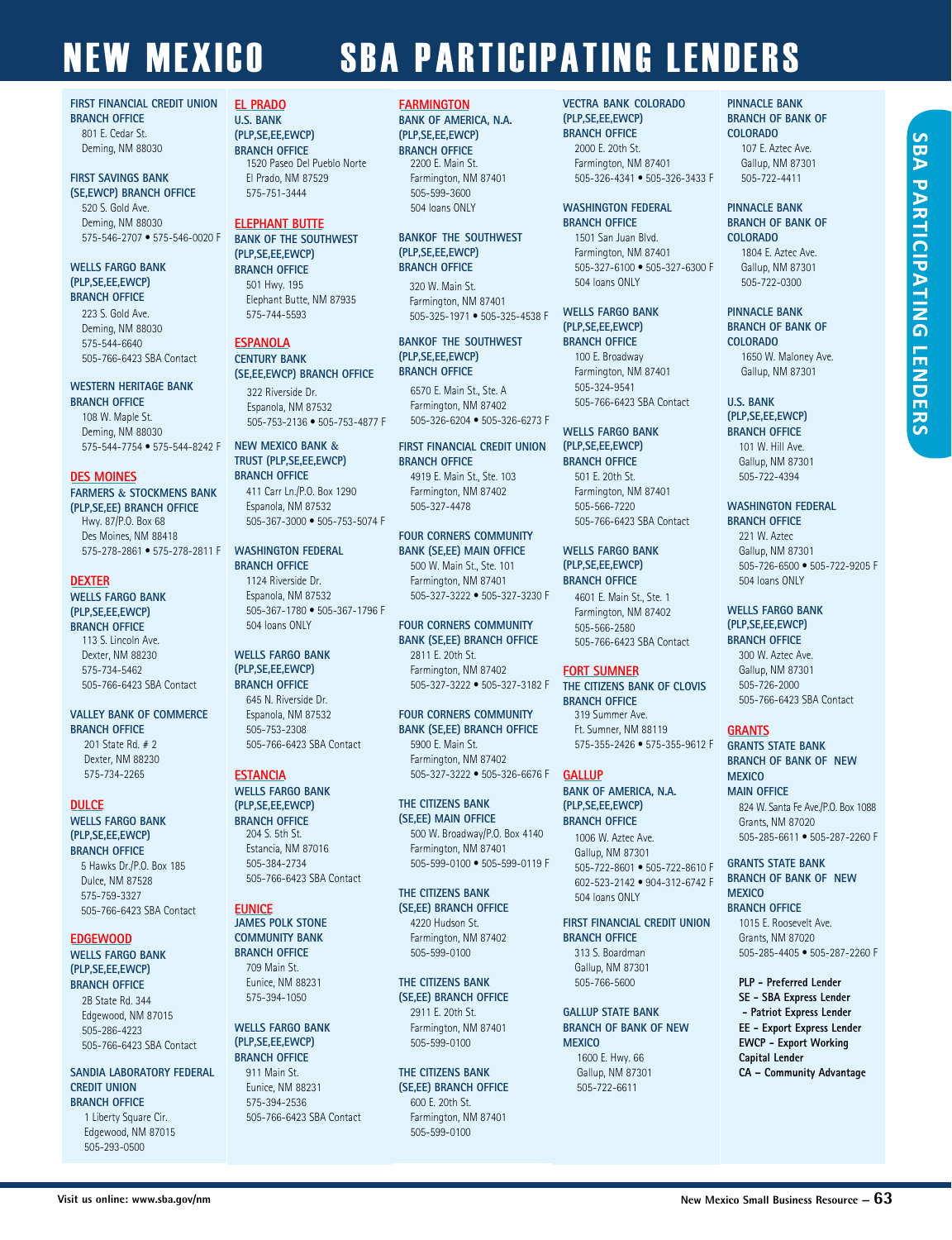#### **HAGERMAN**

201 N. 1st St. Grants, NM 87020 505-287-9482

1129 N. 1st St. Grants, NM 87020 505-287-4438

**JAMES POLK STONE COMMUNITY BANK BRANCH OFFICE** 

> 7681 Wichita Rd. Hagerman, NM 88232 575-752-4000 • 575-752-4001 F

505-766-6423 SBA Contact

#### **HATCH**

**BANK OF THE SOUTHWEST (PLP,SE,EE,EWCP) BRANCH OFFICE**

> 121 F. Hall St., Ste. B Hatch, NM 87937 575-267-1095 • 505-267-1107 F

**FIRST NEW MEXICO BANK BRANCH OFFICE** 

509 N. Franklin Hatch, NM 87937 575-267-8832

#### **WELLS FARGO BANK (PLP,SE,EE,EWCP) BRANCH OFFICE**

212 E. Hall St. Hatch, NM 87937 575-267-3071 505-766-6423 SBA Contact

#### **HOBBS**

**FIRST AMERICAN BANK (PLP,SE,EE,EWCP) BRANCH OFFICE**

1220 W. Joe Harvey Blvd. Hobbs, NM 88240 575-392-9200 • 575-392-7600 F

#### **JAMES POLK STONE COMMUNITY BANK**

**BRANCH OFFICE**  1101 Joe Harvey Blvd. Hobbs, NM 88240 575-391-3910 • 575-391-3900 F

#### **LEA COUNTY STATE BANK**

**(PLP,SE,EE) MAIN OFFICE** 1017 N. Turner Hobbs, NM 88240 575-397-4511 • 575-397-6618 F

**LEA COUNTY STATE BANK** 

**(PLP,SE,EE) BRANCH OFFICE** 1220 W. Joe Harvey Blvd. Hobbs, NM 88240 575-392-9200 • 575-492-0640 F

#### **PIONEER BANK (SE,EE) BRANCH OFFICE**

1020 N. Turner Hobbs, NM 88240 575-391-5800 • 575-391-5821 F

#### **PIONEER BANK**

**(SE,EE) BRANCH OFFICE**  1600 W. Joe Harvey Blvd. Hobbs, NM 88240 575-392-0517 • 575-392-0348 F

#### **WASHINGTON FEDERAL**

**BRANCH OFFICE**  325 E. Bender Blvd. Hobbs, NM 88240 575-393-1511 • 575-393-5057 F 504 loans ONLY

#### **WELLS FARGO BANK (PLP,SE,EE,EWCP) BRANCH OFFICE**

1910 N. Turner St. Hobbs, NM 88240 575-391-3600 505-766-6423 SBA Contact

#### **WESTERN COMMERCE BANK (PLP,SE,EE,EWCP)**

**BRANCH OFFICE** 2224 N. Turner Blvd. P.O. Box 700 Hobbs, NM 88240 575-397-3281 • 575-393-2399 F

#### **WESTERN COMMERCE BANK (PLP,SE,EE,EWCP)**

**BRANCH OFFICE** 208 W. Taylor St. Hobbs, NM 88240 575-397-0555 • 575-397-0699 F

#### **WESTERN COMMERCE BANK (PLP,SE,EE,EWCP) BRANCH OFFICE**

3920 N. Grimes Hobbs, NM 88240 575-397-0200 • 575-397-0195 F

#### **HOLLOMAN AFB**

**WELLS FARGO BANK (PLP,SE,EE,EWCP) BRANCH OFFICE**

> 731 New Mexico Blvd., Bldg. 781 Holloman AFB, NM 88330 575-479-6153 505-766-6423 SBA Contact

#### **HURLEY**

#### **FIRST AMERICAN BANK (PLP,SE,EE,EWCP) BRANCH OFFICE**  512 Carrasco Ave.

Hurley, NM 575-537-2111

#### **JAL**

**WELLS FARGO BANK (PLP,SE,EE,EWCP) BRANCH OFFICE** 236 Main

#### Jal, NM 88252 575-395-2777 505-766-6423 SBA Contact

#### **KIRTLAND**

**BANK OF THE SOUTHWEST (PLP,SE,EE,EWCP) BRANCH OFFICE** 2 County Rd. 6500 Kirtland, NM 87417 505-598-5823 • 505-598-5824 F

#### **KIRTLAND AFB**

**SANDIA LABORATORY FEDERAL CREDIT UNION BRANCH OFFICE**

KAFB, Bldg. 20609 Wyoming and I Street Albuquerque, NM 87117 505-293-0500

#### **NUSENDA FEDERAL CREDIT UNION**

**(SE,EE) BRANCH OFFICE** KAFR RIdg. 20392 H St. and Pennsylvania Albuquerque, NM 87116 505-889-7755

#### **LAS CRUCES BANK '34**

**(SE,EE) BRANCH OFFICE** 220 N. Telshor Blvd. Las Cruces, NM 88013 575-521-8100 • 505-522-1560 F

#### **BANK OF AMERICA, N.A. (PLP,SE,EE,EWCP) BRANCH OFFICE**

691 S. Telshor Blvd. Las Cruces, NM 88011 575-647-3700 • 575-532-9836 F 602-523-2142 • 904-312-6742 F 504 loans ONLY

#### **BANK OF AMERICA, N.A. (PLP,SE,EE,EWCP) BRANCH OFFICE**

250 W. Amador Ave. Las Cruces, NM 88005 575-526-4481 • 575-527-3156 F 602-523-2142 • 904-312-6742 F 504 loans ONLY

#### **BANKOF THE SOUTHWEST (PLP,SE,EE,EWCP) BRANCH OFFICE**

605 N. Water St. Las Cruces, NM 88004 575-527-5498 • 575-527-5509 F

#### **BANK OF THE WEST (PLP,SE,EE,EWCP)**

**BRANCH OFFICE** 201 N. Church St. Las Cruces, NM 88001 575-527-6200 • 575-527-6349 F 888-595-3156 SBA Contact

#### **BANK OF THE WEST (PLP,SE,EE,EWCP) B RANCH OFFICE**

795 Telshor Blvd. Las Cruces, NM 88011 575-532-1889 • 575-532-8515 F 888-595-3156 SBA Contact

#### **BBVA COMPASS BANK (PLP,SE,EE,EWCP) BRANCH OFFICE**

3800 E. Lohman Las Cruces, NM 88011 575-521-0000

#### **BBVA COMPASS BANK (PLP,SE,EE,EWCP) BRANCH OFFICE**

225 E. Idaho Ave. Las Cruces, NM 88005 575-523-5920

#### **CENTURY BANK**

**(SE,EE,EWCP) BRANCH OFFICE** 141 N. Roadrunner Pkwy., Ste. 101 Las Cruces, NM 88011 505-521-2400 • 505-521-2404 F

#### **CITIZENS BANK OF LAS CRUCES (EWCP) MAIN OFFICE**

505 S. Main St./P.O. Box 2108 Las Cruces, NM 88001 575-647-4100

#### **CITIZENS BANK OF LAS CRUCES**

**(EWCP) BRANCH OFFICE** 3030 W. Picacho Las Cruces, NM 88007 575-528-6363

### **CITIZENS BANK OF LAS CRUCES**

### **(EWCP) BRANCH OFFICE**

3991 E. Lohman Las Cruces, NM 88011 575-528-6300

#### **CITIZENS BANK OF LAS CRUCES (EWCP) BRANCH OFFICE** 2841 N. Main St. Las Cruces, NM 88005 575-647-4136

**FIRST AMERICAN BANK (PLP,SE,EE,EWCP) BRANCH OFFICE**

1553 Avenida de Mesilla P.O. Box 2380 Las Cruces, NM 88005 575-524-8000

#### **FIRST AMERICAN BANK (PLP,SE,EE,EWCP) BRANCH OFFICE**

2145 E. Lohman Ave. Las Cruces, NM 88001 575-525-4230

**FIRST NATIONAL RIO GRANDE BRANCH OF FIRST NATIONAL SANTA FE MAIN OFFICE** 421 N. Water/P.O. Box 699 Las Cruces, NM 88001

575-525-8900 • 575-525-8989 F **FIRST NATIONAL RIO GRANDE BRANCH OF FIRST NATIONAL**

#### **SANTA FE BRANCH OFFICE** 2535 S. Telshor

Las Cruces, NM 88011 575-525-8960 • 575-522-5075 F

#### **FIRST NATIONAL RIO GRANDE**

**BRANCH OF FIRST NATIONAL SANTA FE BRANCH OFFICE** 3500 Northside Dr. Las Cruces, NM 88011 575-525-8975 • 575-525-9540 F

#### **FIRST NATIONAL RIO GRANDE BRANCH OF FIRST NATIONAL SANTA FE BRANCH OFFICE**

421 N. Water St. Las Cruces, NM 88001 575-525-8900 • 575-525-8989 F

#### **FIRST NEW MEXICO BANK LAS CRUCES (SE,EE) MAIN OFFICE**

3000 E. Lohman Las Cruces, NM 88011 575-556-3000 • 575-556-3030 F

FIRST SAVINGS BANK (SE,EWCP) BRANCH OFFICE 2804 N. Telshor Las Cruces, NM 88011 575-521-7931 • 575-521-7906 F

#### **PLP - Preferred Lender SE - SBA Express Lender EE - Export Express Lender EWCP - Export Working Capital Lender CA – Community Advantage**

### **(EWCP) BRANCH OFFICE** 3065 E. University 575-647-6700

Las Cruces, NM 88011

### **CITIZENS BANK OF LAS CRUCES**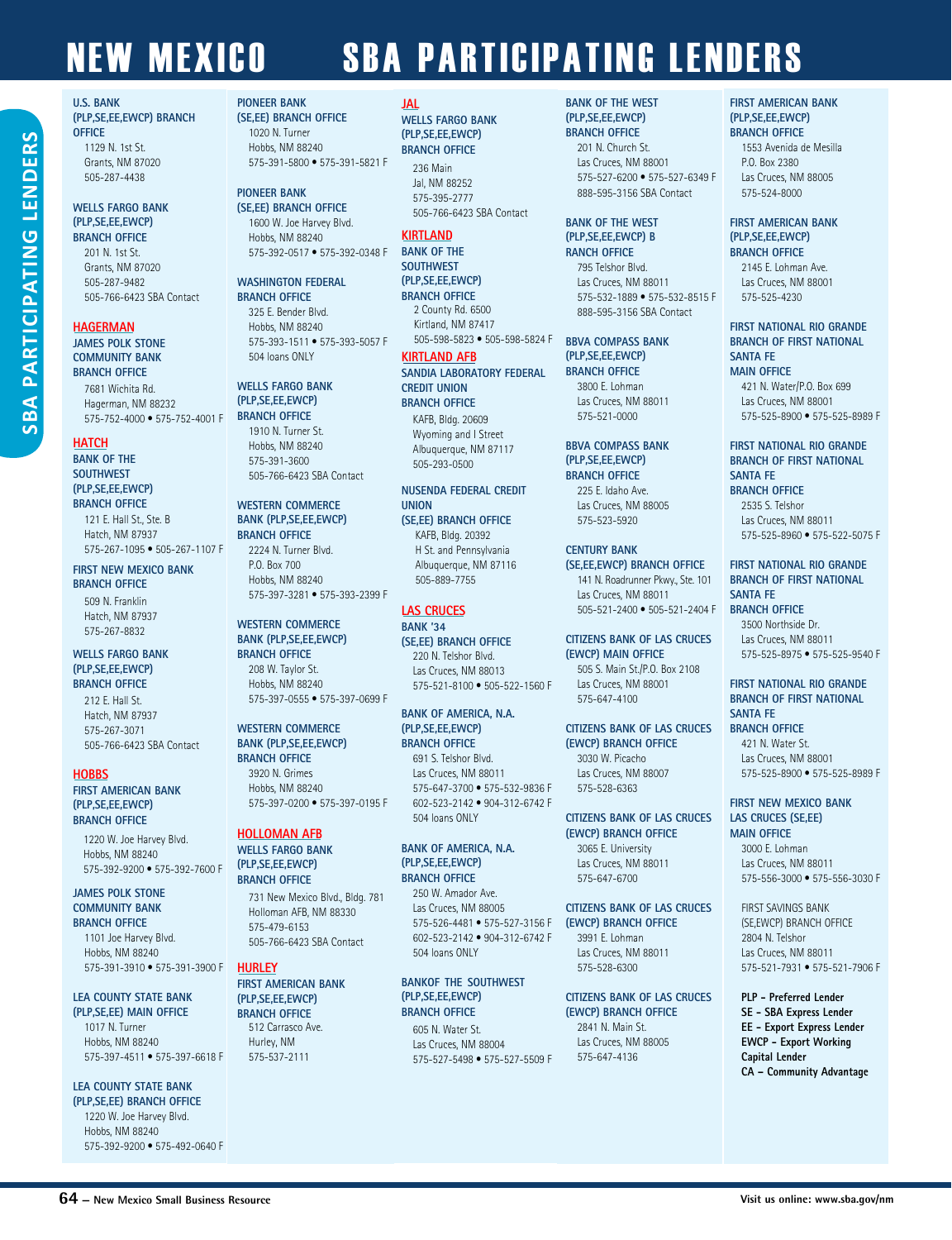#### **PIONEER BANK**

**(SE,EE) BRANCH OFFICE**  3831 E. Lohman Ave. (88011) P.O. Box 609 Las Cruces, NM 88004 575-532-7500 • 575-532-7540 F

#### **PIONEER BANK**

**(SE,EE) BRANCH OFFICE**  2900 Roadrunner Pkwy. (88011) P.O. Box 609 Las Cruces, NM 88004 575-532-0639 • 575-532-0641 F

#### **PIONEER BANK (SE,EE) BRANCH OFFICE**

705 E. University Ave. (88001) P.O. Box 609 Las Cruces, NM 88004 575-532-7545 • 575-647-1539 F

#### **U.S. BANK**

**(PLP,SE,EE,EWCP) BRANCH OFFICE** 277 E. Amador Las Cruces, NM 88001

575-647-7310

#### **U.S. BANK (PLP,SE,EE,EWCP) BRANCH OFFICE**

901 E. University Ave., Ste. Q Las Cruces, NM 88001 575-524-0033

#### **U.S. BANK (PLP,SE,EE,EWCP) BRANCH OFFICE**

3790 E. Lohman Ave. Las Cruces, NM 88011 575-522-9660

#### **WASHINGTON FEDERAL BRANCH OFFICE**

301 W. Amador Las Cruces, NM 88005 575-647-0704 • 575-647-0893 F 504 loans ONLY

#### **WASHINGTON FEDERAL BRANCH OFFICE**

1800 S. Telsho r Blvd. Las Cruces, NM 88011 575-522-2664 • 575-521-3157 F 504 loans ONLY

#### **WELLS FARGO BANK (PLP,SE,EE,EWCP) BRANCH OFFICE**

425 S. Telshor Blvd., Bldg. A Las Cruces, NM 88011 575-521-6818 505-766-6423 SBA Contact

#### **WELLS FARGO BANK (PLP,SE,EE,EWCP) BRANCH OFFICE**

500 S. Main St. Las Cruces, NM 88001 575-526-7000 505-766-6423 SBA Contact

#### **WELLS FARGO BANK (DLD CE EE EWCP)**

**BRANCH OFFICE** 2205 El Paseo Rd. Las Cruces, NM 88001 575-541-9502 505-766-6423 SBA Contact

#### **WELLS FARGO BANK (PLP,SE,EE,EWCP) BRANCH OFFICE** 2400 N. Main St.

Las Cruces, NM 88001 575-523-3942 505-766-6423 SBA Contact

#### **WELLS FARGO BANK (PLP,SE,EE,EWCP) BRANCH OFFICE** 571 Walton Blvd. Las Cruces, NM 88001 575-526-1228 BRANCH OFFICE 505-766-6423 SBA Contact

**WESTERN HERITAGE BANK MAIN BRANCH**  230 S. Alameda Blvd. Las Cruces, NM 88005 575-541-0058 • 575-541-0160 F

**WESTSTAR BANK (SE,EE) BRANCH OFFICE** 555 S. Telshor Blvd., Ste. 100 A Las Cruces, NM 88011 575-323-6060

#### **LAS VEGAS**

**COMMUNITY 1ST BANK LAS VEGAS (SE,EE) MAIN OFFICE** 600 Douglas Ave. Las Vegas, NM 87701 505-425-7584 • 505-454-1607 F

#### **COMMUNITY 1ST BANK LAS VEGAS (SE,EE) BRANCH OFFICE** 701 Legion Dr. Las Vegas, NM 87701

505-425-3525 • 505-454-0308 F

**SOUTHWEST CAPITAL BANK MAIN OFFICE** 622 Douglas Ave. Las Vegas, NM 87701 505-425-7565 • 505-425-8501 F

#### **SOUTHWEST CAPITAL BANK BRANCH OFFICE** 1900 Hot Springs Blvd. Las Vegas, NM 87701 505-425-7212 • 505-425-3192 F

**SOUTHWEST CAPITAL BANK BRANCH OFFICE** 608 Mountain View Dr.

Las Vegas, NM 87701 505-454-8440 • 505-454-8761 F

#### **WELLS FARGO BANK (DLD CE EE EWCP)**

**BRANCH OFFICE** 715 Mills Ave. Las Vegas, NM 87701 505-454-2985 505-766-6423 SBA Contact

**WELLS FARGO BANK (PLP,SE,EE,EWCP) BRANCH OFFICE** 701 Douglas Ave. Las Vegas, NM 87701 505-454-1411 505-766-6423 SBA Contact

**LOGAN FNB NEW MEXICO BRANCH OFFICE** 301 S. US Hwy 54/P.O. Box 97 Logan, NM 88426 575-487-5000 • 575-487-9419 F

#### **LORDSBURG**

**WESTERN BANK (SE,EE) MAIN OFFICE** 140 E. Motel Dr./P.O. Box 490 Lordsburg, NM 88045 575-542-3521 • 575-542-9247 F

#### **LOS ALAMOS**

**FIRST NATIONAL SANTA FE BRANCH OFFICE** 1910 Trinity Dr./P.O. Box 1110 Los Alamos, NM 87544 505-992-2000

#### **LOS ALAMOS NATIONAL BANK (EWCP) MAIN OFFICE** 1200 Trinity Dr./P.O. Box 60 Los Alamos, NM 87544 505-662-5171 • 505-662-0329 F

**NEW MEXICO BANK & TRUST (PLP,SE,EE,EWCP) BRANCH OFFICE** 1475 Central Ave./P.O. Box 1070

Los Alamos, NM 87544 505-663-3800 • 505-662-1456 F

#### **LOS LUNAS**

**BANK OF ALBUQUERQUE (PLP,SE,EE,EWCP) BRANCH OFFICE** 645 Main St. Los Lunas, NM 87031 505-855-0670

**BANK OF THE WEST (PLP,SE,EE,EWCP) BRANCH OFFICE**

2610 Main St. N.W. Los Lunas, NM 87031 505-807-3131 • 505-565-8291 F 888-595-3156 SBA Contact

#### **FIRST AMERICAN BANK (PLP,SE,EE,EWCP) BRANCH OFFICE**  3457 Hwy 47, Ste. E Los Lunas, NM 87031

505-565-3300

**MYBANK** 

**BRANCH OFFICE** 2199 S. Main St. S.E. Los Lunas, NM 87031 505-864-3301

#### **NEW MEXICO BANK & TRUST (PLP,SE,EE,EWCP) BRANCH OFFICE**

1810 Main St. Los Lunas, NM 87031 505-830-8190

**NUSENDA FEDERAL CREDIT UNION (SE,EE) BRANCH OFFICE**

320 Main St. S.E. Los Lunas, NM 87031 505-889-7755

**SANDIA LABORATORY FEDERAL CREDIT UNION BRANCH OFFICE**  2700 Palmilla Rd. N.W. Los Lunas, NM 87031

**U.S. BANK (PLP,SE,EE,EWCP) BRANCH OFFICE** 2421 Main St. S.E. Los Lunas, NM 87031 505-865-7006

505-293-0500

**WELLS FARGO BANK (PLP,SE,EE,EWCP)** 

**BRANCH OFFICE** 1027 Main St. Los Lunas, NM 87031 505-865-9618 505-766-6423 SBA Contact

#### **LOS RANCHOS DE**

**ALBUQUERQUE BANK OF ALBUQUERQUE** 

**(PLP,SE,EWCP) BRANCH OFFICE** 6600 Fourth St. N.W.

Los Ranchos de Albuquerque, NM 87107 505-855-0680

#### **LOVING**

**WESTERN COMMERCE BANK (PLP,SE,EE,EWCP) BRANCH OFFICE**

313 W. Cedar St./P.O. Box 397 Loving, NM 88256 575-745-3531 • 575-745-2270 F

#### **LOVINGTON**

**FIRST AMERICAN BANK (PLP,SE,EE,EWCP) BRANCH OFFICE** 

> 19 W. Washington Ave. P.O. Box 1569 Lovington, NM 88260 575-396-0000 • 575-396-8384 F

#### **LEA COUNTY STATE BANK**

**(PLP,SE,EE) BRANCH OFFICE** 320 S. Main St. Lovington, NM 88260 575-396-2825 • 575-396-7603 F

#### **WELLS FARGO BANK (PLP,SE,EE,EWCP)**

**BRANCH OFFICE** 601 S. Main Ave. Lovington, NM 88260 575-396-5393 BRANCH OFFICE 505-766-6423 SBA Contact

**WESTERN COMMERCE BANK (PLP,SE,EE,EWCP) BRANCH OFFICE**

18 W. Adams St./P.O. Box 1627 Lovington, NM 88260 575-396-2831 • 575-396-7222 F

### **MAGDALENA**

**WELLS FARGO BANK (PLP,SE,EE,EWCP) BRANCH OFFICE**

1st St. and Main St. Magdalena, NM 87825 575-854-2533 505-766-6423 SBA Contact

#### **MELROSE**

**AMERICAN HERITAGE BANK BRANCH OFFICE**  400 E. Denby St. Melrose, NM 88124 575-253-4500 • 575-253-4501 F

#### **MILAN**

**GRANTS STATE BANK BRANCH OF BANK OF NEW MEXICO BRANCH OFFICE**  609 W. Hwy. 66 Milan, NM 87021 505-287-9445

#### **MORA**

**COMMUNITY 1ST BANK LAS VEGAS (SE,EE) BRANCH OFFICE** 386 S.R. 518 Mora, NM 87732 575-387-5666

#### **SOUTHWEST CAPITAL BANK BRANCH OFFICE**

518 Main St. Mora, NM 87732 575-387-2271 • 575-387-9042 F

**PLP - Preferred Lender SE - SBA Express Lender EE - Export Express Lender EWCP - Export Working Capital Lender CA – Community Advantage**

# **SBA SBA PARTICIPATING LENDERSPARTICIPATING LENDERS**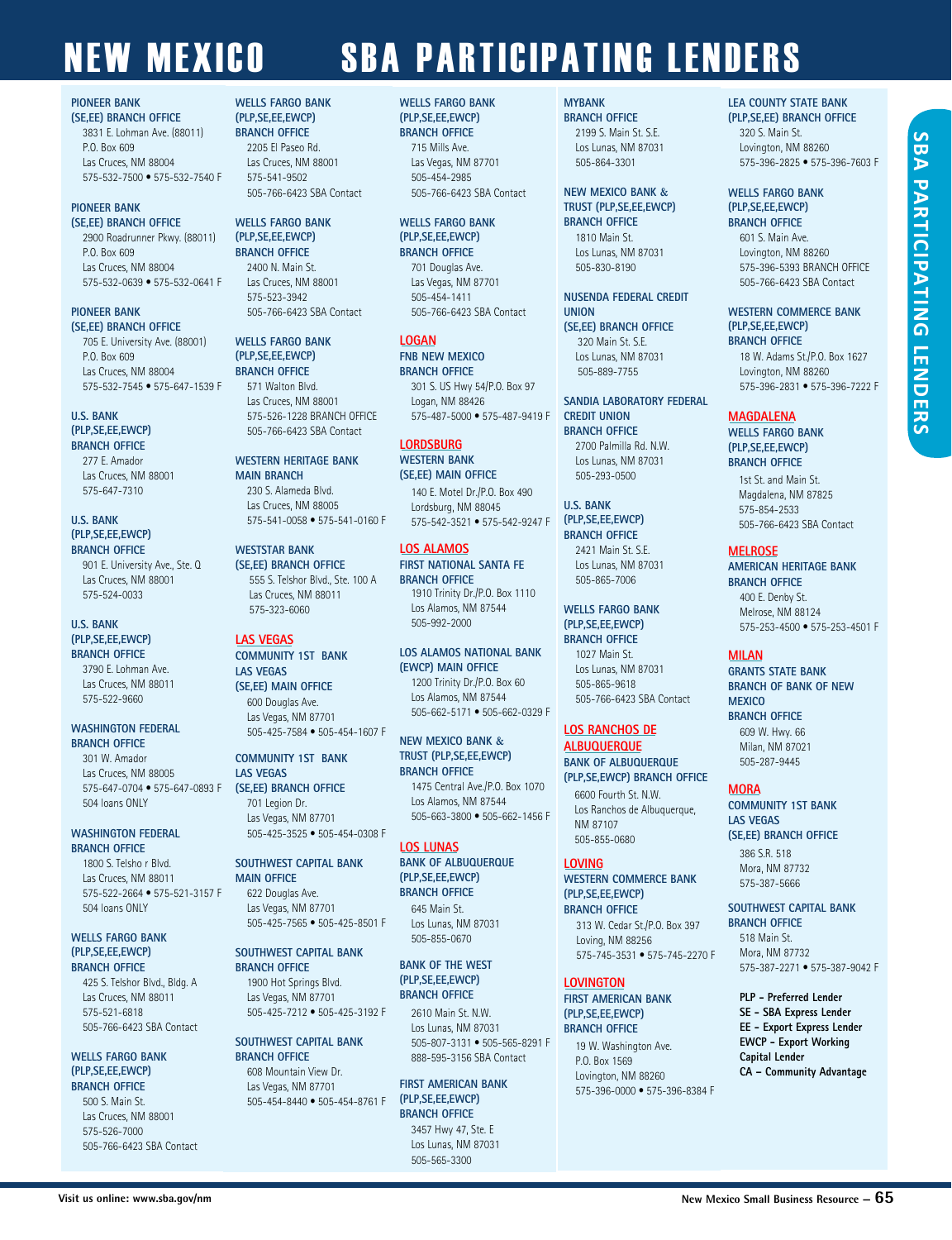#### **MORIARTY U.S. BANK (PLP,SE,EE,EWCP) BRANCH OFFICE** 1401 Rte. 66 Ave. Moriarty, NM 87035 505-832-5510

#### **WELLS FARGO BANK (PLP,SE,EE,EWCP) BRANCH OFFICE**

901 Rte. 66 Moriarty, NM 87035 505-832-4436 505-766-6423 SBA Contact

#### **MOUNTAINAIR MYBANK BRANCH OFFICE**

307 W. Broadway Mountainair, NM 87036 505-847-2422

#### **PECOS**

**SBA PARTICIPATING LENDERSPARTICIPATING LENDER** 

SBA<sub>I</sub>

#### **SOUTHWEST CAPITAL BANK BRANCH OFFICE**

4 S. Main St. Pecos, NM 87552 505-757-2554 • 505-757-2557 F

#### **PINE HILL**

**FIRST FINANCIAL CREDIT UNION BRANCH OFFICE**  14 Miles S. Hwy. 53 Pine Hill, NM 87357

#### **PLACITAS**

#### **U.S. BANK (PLP,SE,EE,EWCP) BRANCH OFFICE** 221 State Hwy 165, Ste. F Placitas, NM 87043

505-771-4600

#### **POJOAQUE U.S. BANK (PLP,SE,EE,EWCP) BRANCH OFFICE**

9 W. Gutierrez St. Santa Fe, NM 87506 505-455-2848

#### **WELLS FARGO BANK (PLP,SE,EE,EWCP) BRANCH OFFICE**

3 W. Gutierrez St. Santa Fe, NM 87506 505-455-7308 505-766-6423 SBA Contact

#### **PORTALES**

#### **FIRST FINANCIAL CREDIT UNION BRANCH OFFICE**

10400 Academy Rd. N.E., Ste. 150 Albuquerque, NM 87111 505-766-5600

#### **JAMES POLK STONE COMMUNITY BANK MAIN OFFICE**  109 E. Second St./P.O. Box 888 Portales, NM 88130 575-356-6601 • 575-356-6777 F

#### **JAMES POLK STONE COMMUNITY BANK**

**BRANCH OFFICE** 520 W. 18th St. Portales, NM 88130 575-359-1219

#### **NEW MEXICO BANK & TRUST (PLP,SE,EE,EWCP) BRANCH OFFICE** 1612 E. Spruce St.

Portales, NM 88130 575-762-4741

#### **U.S. BANK (PLP,SE,EE,EWCP) BRANCH OFFICE**

400 W. First St. Portales, NM 88130 575-359-1256

#### **WELLS FARGO BANK (PLP,SE,EE,EWCP) BRANCH OFFICE** 316 W. 2nd St.

Portales, NM 88130 575-359-3600 505-766-6423 SBA Contact

#### **WESTERN BANK OF CLOVIS (SE,EE) BRANCH OFFICE** 220 N. Chicago Ave. Portales, NM 88130

575-356-3095 • 575-356-3278 F

#### **QUESTA**

#### **PEOPLES BANK BRANCH OFFICE** 5 Supermarket Rd. Questa, NM 87556

575-586-2001

#### **RATON**

**FNB NEW MEXICO BRANCH OFFICE**

#### 1104 S. 2nd St. Raton, NM 87740 575-445-1400 • 575-445-1403 F

#### **INTERNATIONAL BANK MAIN OFFICE**

200 S. 2nd St./P.O. Box 1028 Raton, NM 87740 575-445-2321 • 575-445-9003 F

#### **INTERNATIONAL BANK BRANCH OFFICE**

1300 S. 2nd St. Raton, NM 87740 575-445-2321

#### **THE FIRST NATIONAL BANK IN TRINIDAD BRANCH OFFICE**

1247 S. 2nd St. Raton, NM 87740 575-445-7123

#### **WASHINGTON FEDERAL BRANCH OFFICE**

1233 S. Second St. Raton, NM 87740 575-445-2341• 575-445-6125 F 504 loans ONLY

#### **WELLS FARGO BANK (PLP,SE,EE,EWCP)**

**BRANCH OFFICE** 1103 S. 2nd St. Raton, NM 87740 575-445-2713 505-766-6423 SBA Contact

#### **RED RIVER**

**PEOPLES BANK BRANCH OFFICE**

121 E. Main St., Unit 4D Red River, NM 87558 575-754-6224 • 575-754-6229 F

#### **RESERVE**

**FIRST STATE BANK BRANCH OFFICE** N.M. Hwy. 12/P.O. Box Z

Reserve, NM 87830 575-533-6226

#### **RIO RANCHO**

#### **BANK OF ALBUQUERQUE (PLP,SE,EWCP) BRANCH OFFICE**

3901 Southern Blvd. S.E. Rio Rancho, NM 87124 505-855-0710

#### **BANK OF AMERICA, N.A. (PLP,SE,EE,EWCP)** 3101 Southern Blvd. S.E. Rio Rancho, NM 87121 505-282-3800 602-523-2142 • 904-312-6742 F

#### **BANK OF AMERICA, N.A. (PLP,SE,EE,EWCP)**

504 loans ONLY

4201 Crestview Dr. S.E. Rio Rancho, NM 87124 505-282-3700 602-523-2142 • 904-312-6742 F 504 loans ONLY

#### **BANK OF THE WEST (PLP,SE,EE,EWCP) BRANCH OFFICE**

3735 Southern Blvd. S.E. Rio Rancho, NM 87124 505-717-3040 • 505-892-7568 F 888-595-3156 SBA Contact

#### **BBVA COMPASS BANK**

**(PLP,SE,EWCP) BRANCH OFFICE** 1201 Rio Rancho Dr. S.E. Rio Rancho, NM 87124 505-888-9012 • 505-888-9016 F

#### **CENTURY BANK**

**(SE,EE,EWCP) BRANCH OFFICE** 3634 Rio Rancho Blvd. Rio Rancho, NM 87144 505-771-7300

#### **FIRST AMERICAN BANK (PLP,SE,EE,EWCP) BRANCH OFFICE** 3002 Southern Blvd. S.E. Rio Rancho, NM 87124

505-798-1137

**FIRST FINANCIAL CREDIT UNION BRANCH OFFICE** 2201 Rio Rancho Blvd. S.E. Rio Rancho, NM 87124 505-766-5600

#### **NEW MEXICO BANK & TRUST (PLP,SE,EE,EWCP) BRANCH OFFICE** 4001 Southern Blvd. S.E. Rio Rancho, NM 87124

505-830-8100 **NEW MEXICO BANK &**

#### **TRUST (PLP,SE,EE,EWCP) BRANCH OFFICE**

7830 Enchanted Hill Blvd. N.E. Rio Rancho, NM 87144 505-830-8230

#### **U.S. BANK (PLP,SE,EE,EWCP) BRANCH OFFICE**

1781 Rio Rancho Blvd. Rio Rancho, NM 87124 505-994-8200

#### **U.S. BANK (PLP,SE,EE,EWCP)**

**BRANCH OFFICE** 1000 Commercial Dr. S.E. Rio Rancho, NM 87124 505-962-1960

#### **WASHINGTON FEDERAL BRANCH OFFICE** 2518 Southern Blvd.

Rio Rancho, NM 87124 505-891-7070 • 505-891-7091 F 504 loans ONLY

#### **WELLS FARGO BANK (PLP,SE,EE,EWCP) BRANCH OFFICE**

4110 Meadowlark Ln. S.E. Rio Rancho, NM 87124 505-891-5134 505-766-6423 SBA Contact

#### **WELLS FARGO BANK (PLP,SE,EE,EWCP) BRANCH OFFICE**

3301 Southern Blvd. SE Rio Rancho, NM 87124 505-962-0840 505-766-6423 SBA Contact

#### **ROSWELL**

**BANK OF THE SOUTHWEST (PLP,SE,EE,EWCP) MAIN OFFICE**

#### 226 N. Main St. Roswell, NM 88201 575-625-1122

**BANKOF THE SOUTHWEST (PLP,SE,EE,EWCP) BRANCH OFFICE** 800 W. Hobbs St.

Roswell, NM 88203 575-625-1122

#### **BANKOF THE SOUTHWEST (PLP,SE,EE,EWCP) BRANCH OFFICE**

3203 N. Main St. Roswell, NM 88201 575-622-3741

#### **FIRST AMERICAN BANK (PLP,SE,EE,EWCP) BRANCH OFFICE**

111 E. Fifth St. Roswell, NM 88201 575-623-8500

#### **FIRST AMERICAN BANK (PLP,SE,EE,EWCP) BRANCH OFFICE**

3220 N. Main St. Roswell, NM 88201 575-623-1656

#### **JAMES POLK STONE COMMUNITY BANK**

**BRANCH OFFICE** 1901 N. Main St. Roswell, NM 88201 575-622-7621 • 575-622-0483 F

#### **JAMES POLK STONE COMMUNITY BANK**

**BRANCH OFFICE** 1801 S. Main Roswell, NM 88201 575-625-1912 • 575-624-7854 F

#### **PIONEER BANK**

**(SE,EE) MAIN OFFICE**  3000 N. Main St. (88201) P.O. Box 130 Roswell, NM 88202 575-624-5200 • 575-624-5209 F

**PLP - Preferred Lender SE - SBA Express Lender EE - Export Express Lender EWCP - Export Working Capital Lender**

**CA – Community Advantage**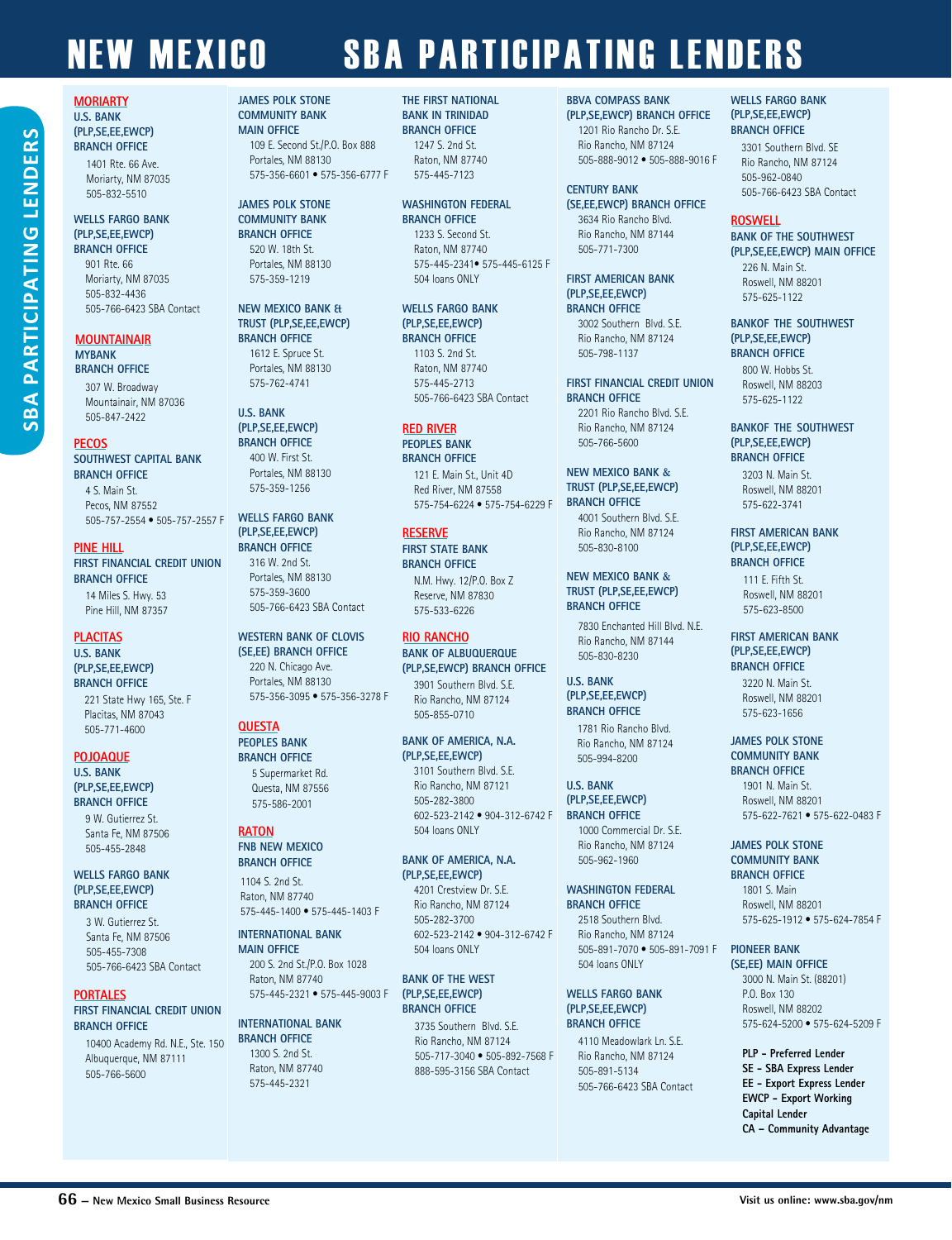#### **PIONEER BANK**

**(SE,EE) BRANCH OFFICE**  306 N. Pennsylvania Ave. P.O. Box 130 Roswell, NM 88202 575-624-5200 • 575-624-5288 F

#### **PIONEER BANK**

**(SE,EE) BRANCH OFFICE**  3301 N. Main St. Roswell, NM 88201 575-624-5200 • 575-627-7639 F

#### **PIONEER BANK**

**(SE,EE) BRANCH OFFICE**  2 St. Mary's Pl. Roswell, NM 88203 575-624-5200 • 575-627-1441 F

#### **PIONEER BANK (SE,EE) BRANCH OFFICE**

300 S. Sunset Ave. Roswell, NM 88203 575-624-5200 • 575-623-9688 F

#### **VALLEY BANK OF COMMERCE MAIN OFFICE**

217 W. 2nd St. Roswell, NM 88201 575-623-2265 • 575-622-9943 F

#### **VALLEY BANK OF COMMERCE BRANCH OFFICE**

2426 N. Main St. Roswell, NM 88201 575-623-2265 • 575-622-9943 F

#### **WASHINGTON FEDERAL BRANCH OFFICE**

300 N. Pennsylvania Ave. Roswell, NM 88201 575-622-6201 504 loans ONLY

#### **WASHINGTON FEDERAL BRANCH OFFICE**

3201 N. Main St. Roswell, NM 88201 575-622-6201 504 loans ONLY

#### **WASHINGTON FEDERAL BRANCH OFFICE**

1810 S. Main St. Roswell, NM 88201 575-622-6201 504 loans ONLY

#### **WELLS FARGO BANK (PLP,SE,EE,EWCP) BRANCH OFFICE**

400 N. Pennsylvania Ave. Roswell, NM 88201 575-622-3441 505-766-6423 SBA Contact

#### **WELLS FARGO BANK (PLP,SE,EE,EWCP) BRANCH OFFICE** 1401 S. Main St. Roswell, NM 88203 575-622-3447

505-766-6423 SBA Contact

**WELLS FARGO BANK (PLP,SE,EE,EWCP) BRANCH OFFICE** 2900 N. Main St.

Roswell, NM 88201 575-622-3494 505-766-6423 SBA Contact

#### **RUIDOSO**

**BBVA COMPASS BANK (PLP,SE,EE,EWCP) BRANCH OFFICE** 1710 Sudderth Dr. Ruidoso, NM 88345 575-257-4043

#### **BBVA COMPASS BANK (PLP,SE,EWCP) BRANCH OFFICE**

707 Mechem Dr./P.O. Box 3300 Ruidoso, NM 88345 575-257-1255

#### **CITY BANK (PLP,SE) BRANCH OFFICE**

1850 Sudderth Dr. Ruidoso, NM 88345 575-258-2265

#### **CITY BANK (PLP,SE) BRANCH OFFICE** 1096 Mechem Dr., Ste. 103

Ruidoso, NM 88345 575-258-2265

#### **CITY BANK (PLP,SE) BRANCH OFFICE** 143 El Paso Rd. Ruidoso, NM 88355 575-630-0120

#### **FIRST NATIONAL BANK BRANCH OF FIRST NATIONAL BANK IN ALAMOGORDO (SE) BRANCH OFFICE**  451 Sudderth Dr.

Ruidoso, NM 88345 575-257-4033

#### **FIRST NATIONAL BANK BRANCH OF FIRST NATIONAL BANK IN ALAMOGORDO (SE) BRANCH OFFICE**

100 Vision St. Ruidoso, NM 88345 575-257-9031

#### **FIRST SAVINGS BANK (SE,EWCP) BRANCH OFFICE**  2713 Sudderth Dr. Ruidoso, NM 88345

575-257-7170 • 575-257-9013 F

#### **PIONEER BANK**

**(SE,EE) BRANCH OFFICE** 1095 Mechem Dr. (88345) P.O. Box 910 Ruidoso, NM 88355 575-258-5858 • 575-258-4963 F

#### **WASHINGTON FEDERAL BRANCH OFFICE**

398 Sudderth Dr. Ruidoso, NM 88345 575-257-4006 • 575-257-2503 F 504 Loans ONLY

**WELLS FARGO BANK (PLP,SE,EE,EWCP) BRANCH OFFICE** 401 Sudderth Dr. Ruidoso, NM 88345 575-257-4611 505-766-6423 SBA Contact

#### **WELLS FARGO BANK (PLP,SE,EE,EWCP) BRANCH OFFICE**

26182 U.S. Hwy. 70 Ruidoso Downs, NM 88346 575-378-1124 505-766-6423 SBA Contact

#### **SANTA FE**

**BANK OF ALBUQUERQUE (PLP,SE,EE,EWCP) BRANCH OFFICE** 706 St. Michaels Dr., Ste. A

Santa Fe, NM 87505 505-989-5340

#### **BANK OF AMERICA, N.A. (PLP,SE,EE,EWCP) BRANCH OFFICE**

1234 St. Michaels Dr. Santa Fe, NM 87505 505-473-8211 602-523-2142 • 904-312-6742 F 504 loans ONLY

#### **BANK OF AMERICA, N.A. (PLP,SE,EE,EWCP) BRANCH OFFICE**

1203 St. Michaels Dr. Santa Fe, NM 87505 505-473-8488 602-523-2142 • 904-312-6742 F 504 loans ONLY

#### **BANK OF AMERICA, N.A. (PLP,SE,EE,WCP) BRANCH OFFICE**

101 Paseo De Peralta Santa Fe, NM 87501 505-955-9500 602-523-2142 • 904-312-6742 F 504 loans ONLY

#### **BANK OF AMERICA, N.A. (PLP,SE,EE,EWCP)**

**BRANCH OFFICE** 4037 W. Rodeo Rd. Santa Fe, NM 87505 505-428-7285 • 505-428-7296 F 602-523-2142 • 904-312-6742 F 504 loans ONLY

#### **CENTURY BANK (SE,EE,EWCP) MAIN OFFICE** 498 N. Guadalupe Santa Fe, NM 87501 505-995-1200 • 505-995-1295 F

**CENTURY BANK (SE,EE,EWCP) BRANCH OFFICE** 100 S. Federal Pl.

#### Santa Fe, NM 87501 505-995-1200 • 505-982-3806 F

**CENTURY BANK (SE,EE,EWCP) BRANCH OFFICE** 4062 Cerrillos Rd. Santa Fe, NM 87505 505-995-1200 • 505-473-3770 F

**CENTURY BANK (SE,EE,EWCP) BRANCH OFFICE** 1790 St. Michael's Dr. Santa Fe, NM 87505 505-995-1200 • 505-471-4273 F **NEW MEXICO BANK &**

#### **FIRST CITIZENS BANK AND TRUST (PLP,SE,EWCP) BRANCH OFFICE** 700 Paseo de Peralta Santa Fe, NM 87501 505-992-6700

**FIRST NATIONAL SANTA FE BRANCH OFFICE** 62 Lincoln Ave. Santa Fe, NM 87501 505-992-2000

#### **FIRST NATIONAL SANTA FE BRANCH OFFICE**

516 W. Cordova Santa Fe, NM 87505 505-992-2000

#### **FIRST NATIONAL SANTA FE BRANCH OFFICE**

1672 Hospital Dr. Santa Fe, NM 87505 505-992-2000

#### **FIRST NATIONAL SANTA FE BRANCH OFFICE** 2021 Cerrillos Rd.

Santa Fe, NM 87505 505-992-2000

#### **FIRST NATIONAL SANTA FE BRANCH OFFICE**

4995 Governor Miles Rd. Santa Fe, NM 87507 505-992-2000

#### **FIRST NATIONAL SANTA FE BRANCH OFFICE**

13 Avenida Vista Grande Santa Fe, NM 87508 505-992-2000

#### **LOS ALAMOS NATIONAL BANK (EWCP) BRANCH OFFICE**

2009 Galisteo St. Santa Fe, NM 87505 505-998-3200 • 505-988-3222 F

**LOS ALAMOS NATIONAL BANK (EWCP) BRANCH OFFICE**

301 Griffin St. Santa Fe, NM 87501 505-954-5400 • 505-954-5499 F

#### **LOS ALAMOS NATIONAL BANK (EWCP) BRANCH OFFICE** 3674 Cerrillos Rd. Santa Fe, NM 87507 505-662-5171 • 505-438-1730 F

#### **NEW MEXICO BANK & TRUST (PLP,SE,EE,EWCP) BRANCH OFFICE**

1592 St. Michaels Dr. Santa Fe, NM 87505 505-946-2500

### **TRUST (PLP,SE,EE,EWCP) BRANCH OFFICE**

1549 Paseo De Peralta Santa Fe, NM 87501 505-946-2500

#### **U.S. BANK (PLP,SE,EE,EWCP) BRANCH OFFICE**

600 W. San Mateo Santa Fe, NM 87505 505-946-9800

#### **U.S. BANK (PLP,SE,EE,EWCP)**

**BRANCH OFFICE** 201 Washington Ave. Santa Fe, NM 87501 505-992-8444

#### **U.S. BANK (PLP,SE,EE,EWCP) BRANCH OFFICE**

3787 Cerrillos Rd. Santa Fe, NM 87507 505-428-2444

#### **WASHINGTON FEDERAL BRANCH OFFICE**

208 Washington Santa Fe, NM 87501 505-946-6555 • 505-946-6574 F 504 loans ONLY

#### **PLP - Preferred Lender SE - SBA Express Lender EE - Export Express Lender EWCP - Export Working Capital Lender CA – Community Advantage**

**SBA SBA PARTICIPATING LENDERS**PARTICIPATING **LENDERS**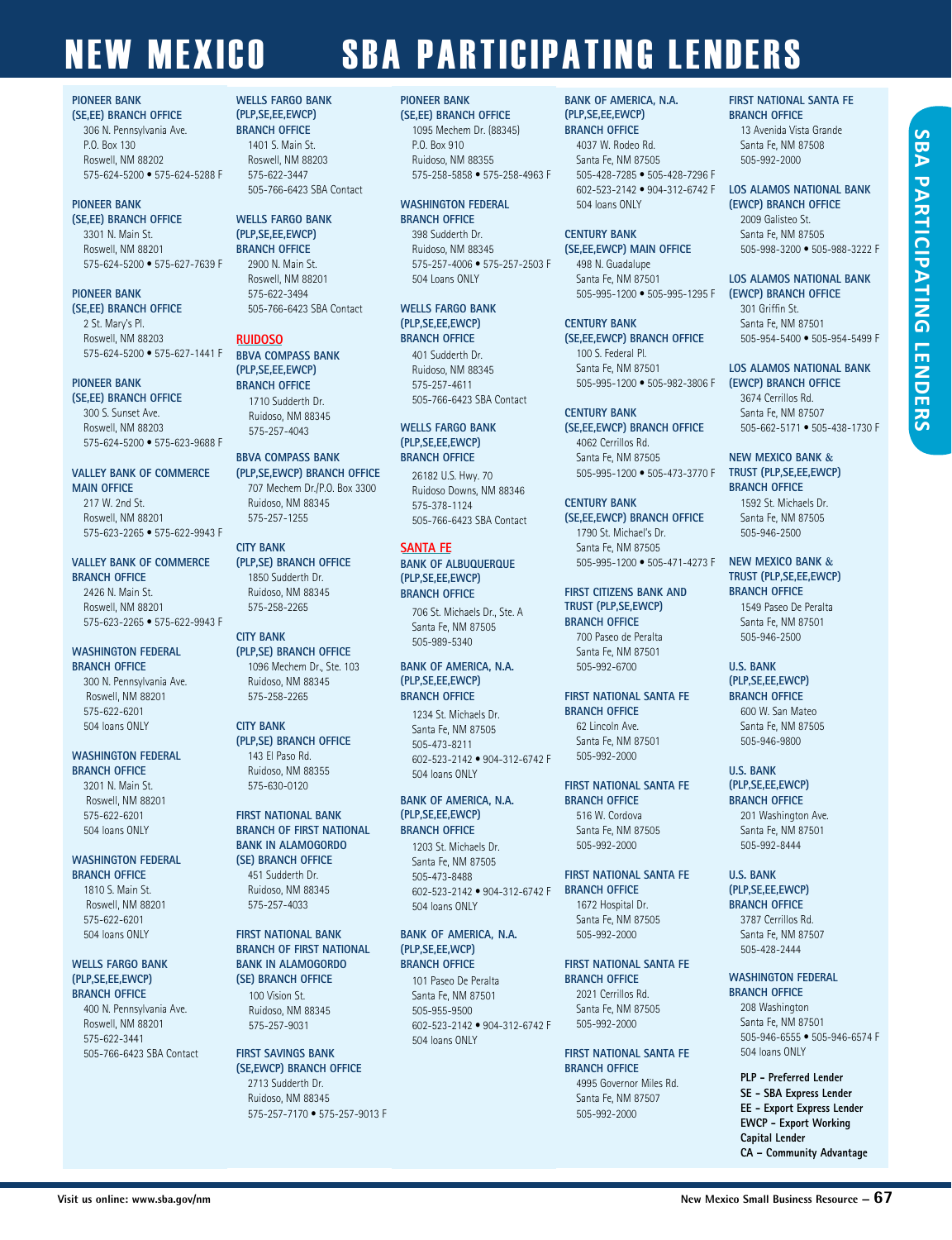#### **WASHINGTON FEDERAL BRANCH OFFICE**

809 St. Michaels Dr. Santa Fe, NM 87505 505-946-6500 • 505-992-1775 F 504 loans ONLY

#### **WELLS FARGO BANK (PLP,SE,EE,EWCP) BRANCH OFFICE**

**SBA PARTICIPATING LENDERS**

**PARTICIPATING L** 

SBA

ENDER

545 W. Cordova Rd. Santa Fe, NM 87501 505-989-3908 505-766-6423 SBA Contact

#### **WELLS FARGO BANK (PLP,SE,EE,EWCP) BRANCH OFFICE**

241 Washington Ave. Santa Fe, NM 87501 505-984-0500 505-766-6423 SBA Contact

#### **WELLS FARGO BANK (PLP,SE,EE,EWCP) BRANCH OFFICE**

502 N. Guadalupe St. Santa Fe, NM 87501 505-982-2937 505-766-6423 SBA Contact

#### **WELLS FARGO BANK (PLP,SE,EE,EWCP) BRANCH OFFICE**

770 St. Michaels Dr. Santa Fe, NM 87505 505-474-8926 505-766-6423 SBA Contact

#### **WELLS FARGO BANK (PLP,SE,EE,EWCP) BRANCH OFFICE**

3150 Cerrillos Rd. Santa Fe, NM 87507 505-474-7143 505-766-6423 SBA Contact

#### **WELLS FARGO BANK (PLP,SE,EE,EWCP) BRANCH OFFICE**

4384 W. Rodeo Rd. Santa Fe, NM 87507 505-424-3882 505-766-6423 SBA Contact

#### **SANTA ROSA COMMUNITY 1ST BANK**

**LAS VEGAS (SE,EE) BRANCH OFFICE** 109 4th St.

Santa Rosa, NM 88435 575-472-7584

#### **FNB NEW MEXICO BRANCH OFFICE**

2458 Historic Rt 66/P.O. Box 500 Santa Rosa, NM 88435 575-472-6000 • 575-472-6005 F

#### **WELLS FARGO BANK (PLP,SE,EE,EWCP) BRANCH OFFICE** 490 Corona Ave. Santa Rosa, NM 88435 575-472-3411 505-766-6423 SBA Contact

#### **SANTA TERESA BBVA COMPASS BANK (PLP,SE,EE,EWCP) BRANCH OFFICE**

1245 Country Club Rd. Santa Teresa, NM 88008 575-589-7908

#### **WELLS FARGO BANK (PLP,SE,EE,EWCP) BRANCH OFFICE**

1275 Country Club Rd. Santa Theresa, NM 88008 575-589-2683 505-766-6423 SBA Contact

#### **SHIPROCK**

**WELLS FARGO BANK (PLP,SE,EE,EWCP) BRANCH OFFICE**

U.S. Hwy. 491 & N.M. Hwy. 64 Shiprock, NM 87420 505-368-4375 505-766-6423 SBA Contact

#### **SILVER CITY**

#### **FIRST AMERICAN BANK (PLP,SE,EE,EWCP) BRANCH OFFICE**

1609 N. Swan St. Silver City, NM 88061 575-534-0550

**FIRST FINANCIAL CREDIT UNION BRANCH OFFICE** 2290 Superior St. Silver City, NM 88061

**FIRST NEW MEXICO BANK OF SILVER CITY**  1928 Hwy. 180 E. Silver City, NM 88061 575-388-3121 • 575-388-1224 F

#### **FIRST SAVINGS BANK (SE,EWCP) BRANCH OFFICE** 1221 N. Hudson St.

P.O. Box 1480 Silver City, NM 88062 575-388-1531 • 575-388-1394 F

**WASHINGTON FEDERAL BRANCH OFFICE**  1203 N. Hudson St. Silver City, NM 88061 575-388-1903 • 575-534-9996 F 504 loans ONLY

#### **BRANCH OFFICE** Taos, NM 87571 575-758-6790

#### **WELLS FARGO BANK (PLP,SE,EE,EWCP) BRANCH OFFICE** 1201 N. Pope St. Silver City, NM 88061 575-956-1500 505-766-6423 SBA Contact

#### **WESTERN BANK**

**(SE,EE) BRANCH OFFICE**  333 Hwy. 180 W./P.O. Box 2024 Silver City, NM 88062 575-388-3521 • 575-388-0800 F

#### **SOCORRO**

#### **FIRST STATE BANK MAIN OFFICE**

103 Manzanares Ave. E. P.O. Box 7 Socorro, NM 87801 575-835-1550

#### **WASHINGTON FEDERAL BRANCH OFFICE**

201 Plaza Socorro, NM 87801 575-835-1569 • 575-835-1691 F 504 loans ONLY

#### **WELLS FARGO BANK (PLP,SE,EE,EWCP) BRANCH OFFICE**

501 N. California St. Socorro, NM 87801 575-835-2410 505-766-6423 SBA Contact

#### **SPRINGER**

**INTERNATIONAL BANK BRANCH OFFICE** 

Springer, NM 87747 575-483-3080 • 575-483-3082 F

**WELLS FARGO BANK (PLP,SE,EE,EWCP) BRANCH OFFICE**

400 Maxwell Ave. Springer, NM 87747 575-483-2411 505-766-6423 SBA Contact

#### **TAOS**

**CENTINEL BANK OF TAOS**  512 Paseo del Pueblo Sur Taos, NM 87571 575-758-6700 • 575-758-6712 F

**PEOPLES BANK BRANCH OFFICE** 1356 Paseo Del Pueblo Sur Taos, NM 87571 575-758-4500

**PEOPLES BANK**  707 Paseo del Pueblo Norte

#### **U.S. BANK**

**(PLP,SE,EE,EWCP) BRANCH OFFICE** 120 West Plaza Taos, NM 87571 575-737-3540

#### **U.S. BANK (PLP,SE,EE,EWCP) BRANCH OFFICE**

1021 Paseo Del Pueblo Sur Taos, NM 87571 575-751-3233

#### **TATUM**

**WESTERN COMMERCE BANK (PLP,SE,EE,EWCP) BRANCH OFFICE**

102 South Ave. A/P.O. Box 768 Tatum, NM 88267 575-398-4646 • 575-398-2217 F

#### **TEXICO**

**THE CITIZENS BANK OF CLOVIS BRANCH OFFICE**  420 Wheeler/P.O. Box 88 Texico, NM 88135 575-482-3381 • 575-482-3208 F

#### **TIERRA AMARILLA**

**NEW MEXICO BANK & TRUST (PLP,SE,EE,EWCP) BRANCH OFFICE**

U.S. Hwy. 84 Mile 73 House 173-45/P.O. Box 7 Tierra Amarilla, NM 87575 575-588-7212 • 575-588-9572 F

#### **TIJERAS**

**WELLS FARGO BANK (PLP,SE,EE,EWCP) BRANCH OFFICE**

> 503 N.M. Hwy. 333 Tijeras, NM 87059 505-286-6184 505-766-6423 SBA Contact

#### **TRUTH OR CONSEQUENCES BANK OF THE SOUTHWEST**

**(PLP,SE,EE,EWCP) BRANCH OFFICE** 509 S. Broadway

Truth or Consequences, NM 87901 575-894-7171 • 575-894-6284 F

**BBVA COMPASS BANK (PLP,SE,EE,EWCP) BRANCH OFFICE**

210 Main St. Truth or Consequences, NM 87901 575-894-3075 • 575-894-6719 F

**CITIZENS BANK OF LAS CRUCES BRANCH OFFICE**  1720 N. Date St. Truth or Consequences, NM 87901 575-894-0820 • 575-894-0824 F

#### **FIRST SAVINGS BANK**

**(SE,EWCP) BRANCH OFFICE** 915 N. Date St./P.O. Box 1340 Truth or Consequences, NM 87901 575-894-7148 • 575-894-9020 F

#### **TUCUMCARI**

**CITIZENS BANK BRANCH OFFICE** 

211 E. Main St. Tucumcari, NM 88401 575-461-1261 • 575-461-1210 F

#### **FNB NEW MEXICO**

**BRANCH OFFICE**  101 E. Rte. 66 Blvd. P.O. Box 1248 Tucumcari, NM 88401 575-461-1100 • 575-461-2304 F

#### **WELLS FARGO BANK**

**(PLP,SE,EE,EWCP) BRANCH OFFICE** 302 S. 1st St. Tucumcari, NM 88401 575-461-3602 505-766-6423 SBA Contact

#### **TULAROSA**

#### **FIRST NATIONAL BANK BRACNH OF FIRST NATIONAL BANK IN ALAMOGORDO (SE) BRANCH OFFICE**  300 Central

Tularosa, NM 88352 575-585-6707 • 575-585-6709 F

#### **WESTERN BANK**

**(SE,EE) BRANCH OFFICE** 201 St. Francis Dr. Tularosa, NM 88352 575-585-2092 • 575-585-2094 F

#### **WHITE ROCK**

**LOS ALAMOS NATIONAL BANK (EWCP) BRANCH OFFICE**

77 Rover White Rock, NM 87544 505-672-3853 • 505-672-9128 F

#### **ZUNI**

**FIRST FINANCIAL CREDIT UNION BRANCH OFFICE**

1202 New Mexico 53 Zuni, NM 87327

#### **PLP - Preferred Lender SE - SBA Express Lender EE - Export Express Lender EWCP - Export Working Capital Lender CA – Community Advantage**

# 419 Maxwell/P.O. Box 607